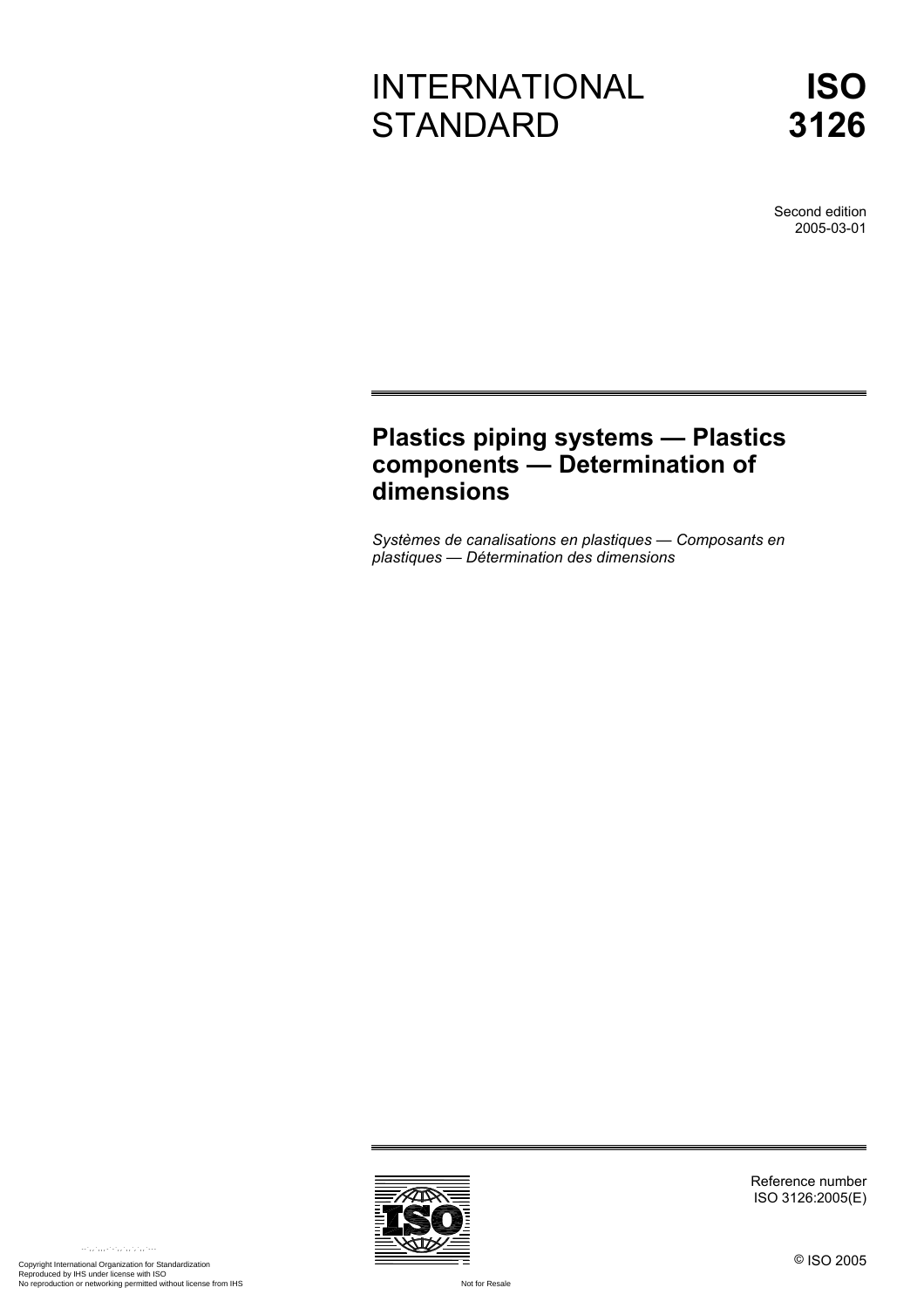#### **PDF disclaimer**

This PDF file may contain embedded typefaces. In accordance with Adobe's licensing policy, this file may be printed or viewed but shall not be edited unless the typefaces which are embedded are licensed to and installed on the computer performing the editing. In downloading this file, parties accept therein the responsibility of not infringing Adobe's licensing policy. The ISO Central Secretariat accepts no liability in this area.

Adobe is a trademark of Adobe Systems Incorporated.

Details of the software products used to create this PDF file can be found in the General Info relative to the file; the PDF-creation parameters were optimized for printing. Every care has been taken to ensure that the file is suitable for use by ISO member bodies. In the unlikely event that a problem relating to it is found, please inform the Central Secretariat at the address given below.

© ISO 2005

All rights reserved. Unless otherwise specified, no part of this publication may be reproduced or utilized in any form or by any means, electronic or mechanical, including photocopying and microfilm, without permission in writing from either ISO at the address below or ISO's member body in the country of the requester.

ISO copyright office Case postale 56 • CH-1211 Geneva 20 Tel. + 41 22 749 01 11 Fax + 41 22 749 09 47 E-mail copyright@iso.org Web www.iso.org

Published in Switzerland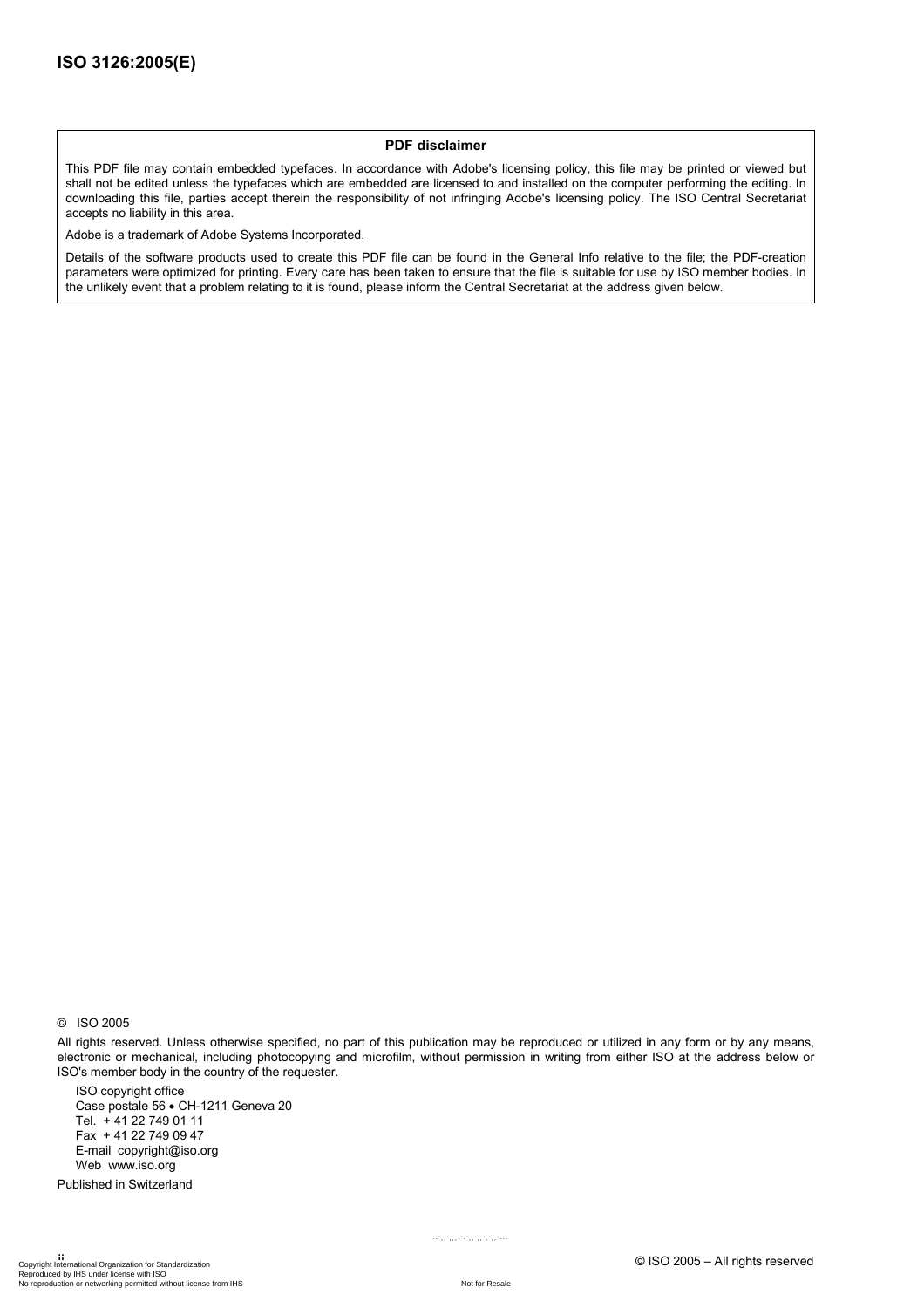### **Foreword**

ISO (the International Organization for Standardization) is a worldwide federation of national standards bodies (ISO member bodies). The work of preparing International Standards is normally carried out through ISO technical committees. Each member body interested in a subject for which a technical committee has been established has the right to be represented on that committee. International organizations, governmental and non-governmental, in liaison with ISO, also take part in the work. ISO collaborates closely with the International Electrotechnical Commission (IEC) on all matters of electrotechnical standardization.

International Standards are drafted in accordance with the rules given in the ISO/IEC Directives, Part 2.

The main task of technical committees is to prepare International Standards. Draft International Standards adopted by the technical committees are circulated to the member bodies for voting. Publication as an International Standard requires approval by at least 75 % of the member bodies casting a vote.

Attention is drawn to the possibility that some of the elements of this document may be the subject of patent rights. ISO shall not be held responsible for identifying any or all such patent rights.

ISO 3126 was prepared by the European Committee for Standardization (CEN) in collaboration with Technical Committee ISO/TC 138, *Plastics pipes, fittings and valves for the transport of fluids*, Subcommittee SC 5, *General properties of pipes, fittings and valves of plastic materials and their accessories — Test methods and basic specifications*, in accordance with the Agreement on technical cooperation between ISO and CEN (Vienna Agreement).

Throughout the text of this document, read "...this European Standard..." to mean "...this International Standard...".

This second edition cancels and replaces the first edition (ISO 3126:1974), which has been technically revised.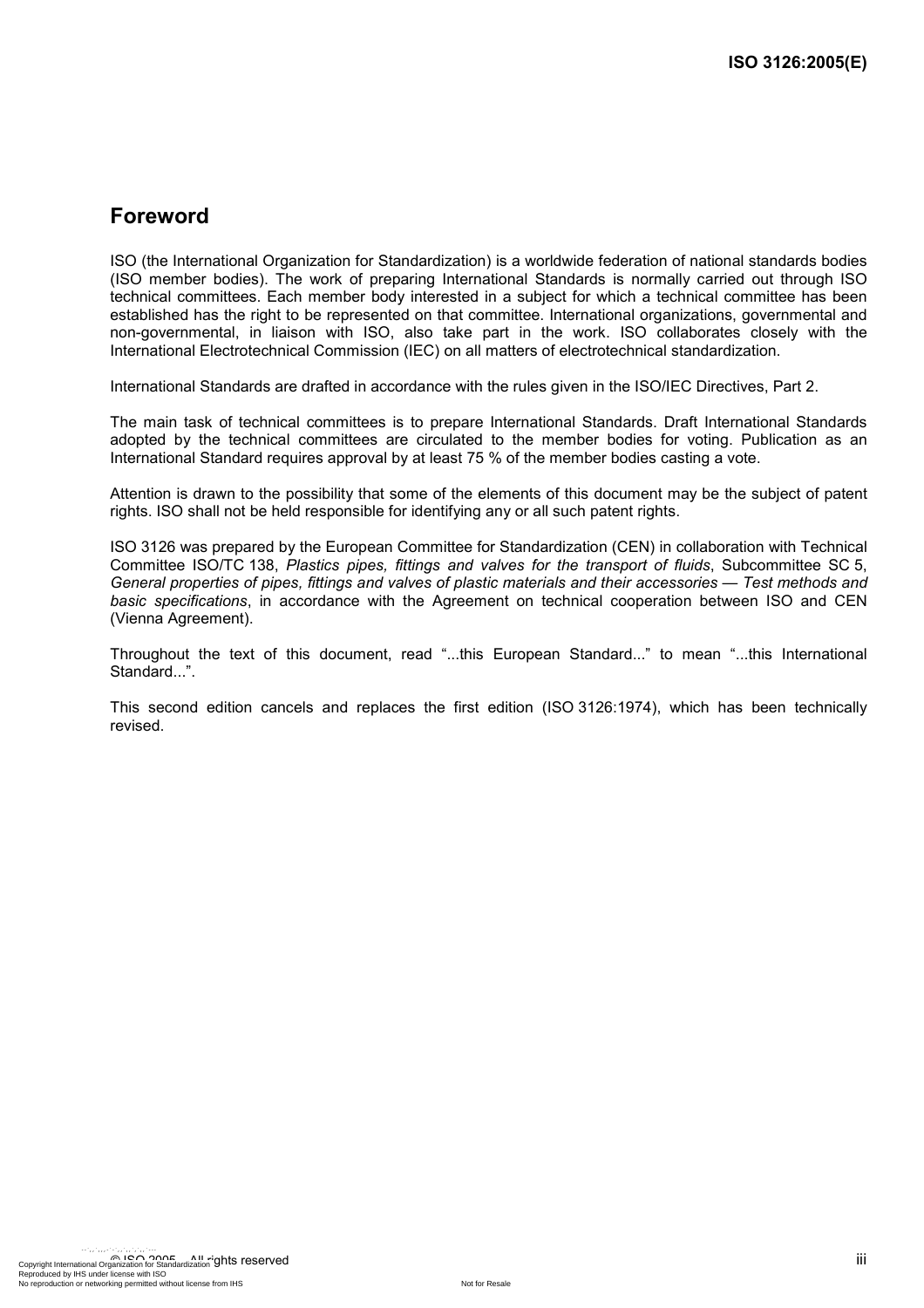| <b>Contents</b> | page |
|-----------------|------|
|                 |      |
| 1               |      |
| $\mathbf{2}$    |      |
| 3               |      |
| 3.1             |      |
| 3.2             |      |
| 4               |      |
| 4.1             |      |
| 4.2             |      |
| 5               |      |
| 5.1             |      |
| 5.2             |      |
| 5.3             |      |
| 5.4             |      |
| 5.5             |      |
| 5.6             |      |
| 6               |      |
| 6.1             |      |
| 6.2             |      |
| 6.3<br>6.4      |      |
|                 |      |
| 7<br>7.1        |      |
| 7.2             |      |
| 7.3             |      |
| 7.4             |      |
| 7.5             |      |
| 7.6             |      |
| 7.7             |      |
| 7.8             |      |
| 7.9             |      |
| 7.10            |      |
| 8               |      |
|                 |      |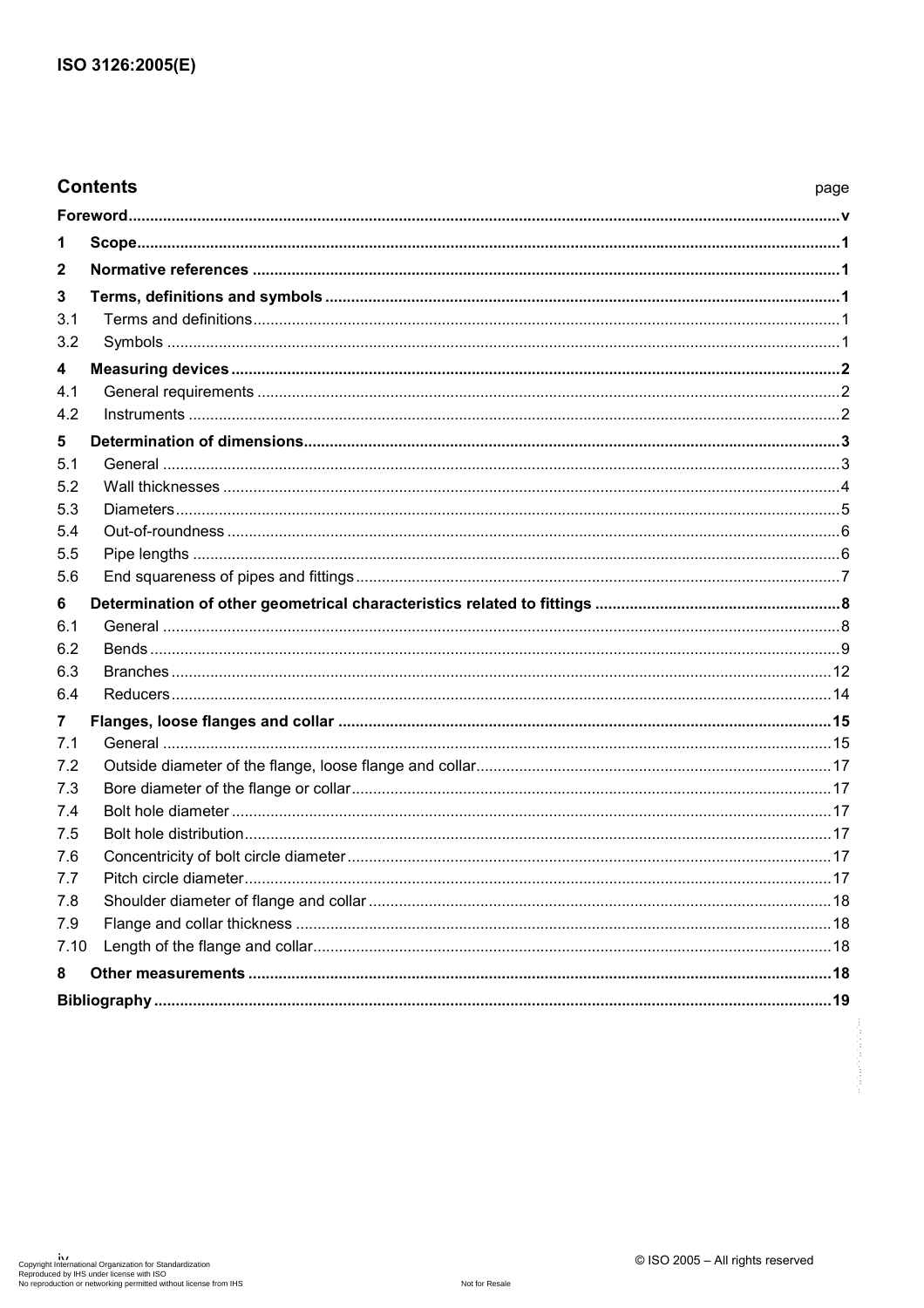### **Foreword**

This document (EN ISO 3126:2005) has been prepared by Technical Committee CEN /TC 155, "Plastics piping systems and ducting systems", the secretariat of which is held by NEN in collaboration with Technical Committee ISO/TC 138 "Plastics pipes, fittings and valves for the transport of fluids".

This European Standard shall be given the status of a national standard, either by publication of an identical text or by endorsement, at the latest by September 2005, and conflicting national standards shall be withdrawn at the latest by September 2005.

This document is one of a series of standards on test methods, which support system standards for plastics piping systems and ducting systems.

According to the CEN/CENELEC Internal Regulations, the national standards organizations of the following countries are bound to implement this European Standard: Austria, Belgium, Cyprus, Czech Republic, Denmark, Estonia, Finland, France, Germany, Greece, Hungary, Iceland, Ireland, Italy, Latvia, Lithuania, Luxembourg, Malta, Netherlands, Norway, Poland, Portugal, Slovakia, Slovenia, Spain, Sweden, Switzerland and United Kingdom.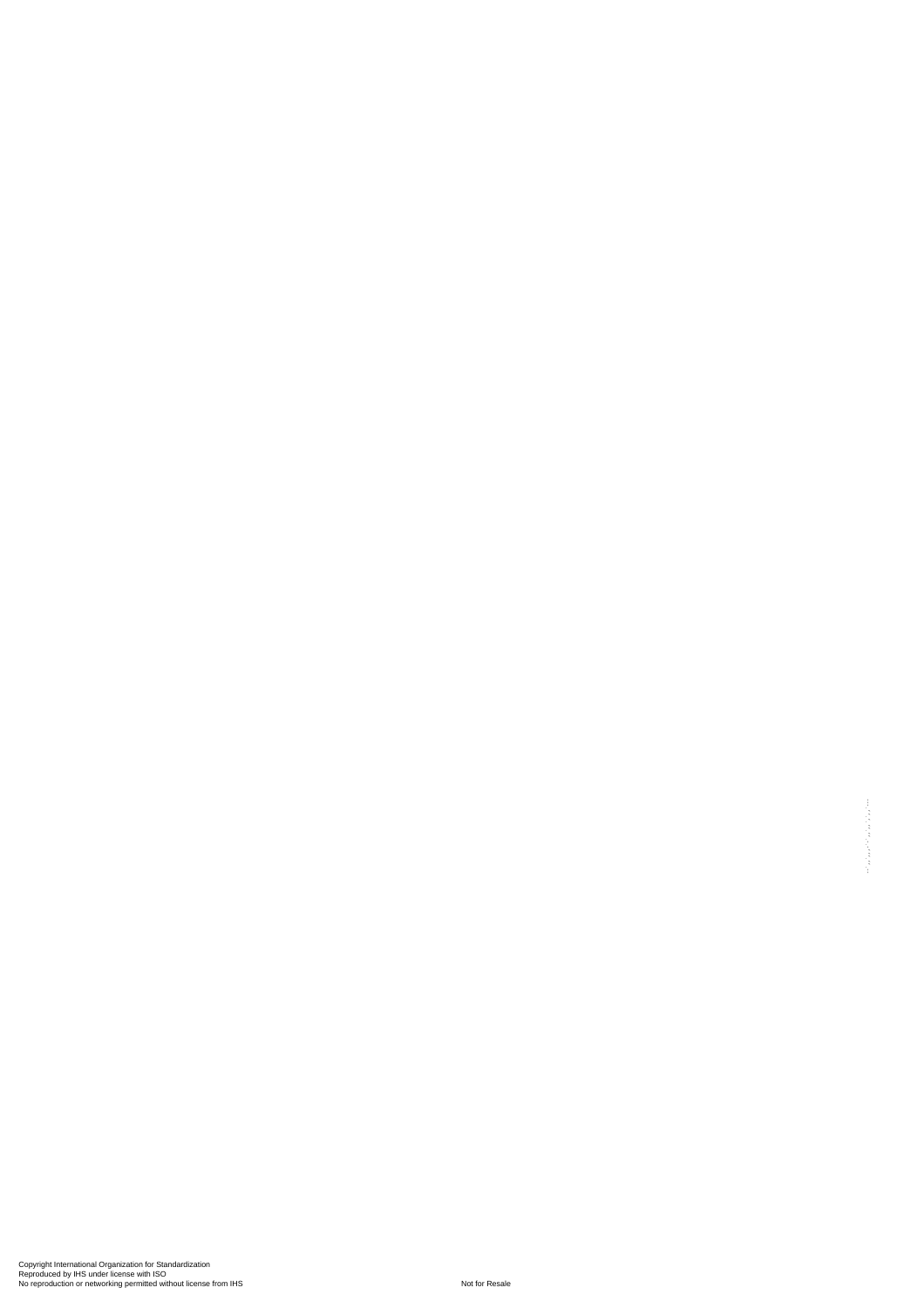### **1 Scope**

This document specifies methods for measurement and/or determination of the dimensions of plastics pipes and fittings and the accuracy of the measurement.

It specifies procedures for measuring angles, diameters, lengths, squareness and wall thicknesses for the purposes of checking conformity to geometric limits.

NOTE This document is using metric units. However the procedures and tolerances are applicable to other units by using appropriate conversion factors.

### **2 Normative references**

The following referenced documents are indispensable for the application of this document. For dated references, only the edition cited applies. For undated references, the latest edition of the referenced document (including any amendments) applies.

ISO/R 463, *Dial gauges reading in 0,01 mm, 0,001 in and 0,0001 in.*

ISO 3599, *Vernier callipers reading to 0,1 and 0,05 mm.*

ISO 3611, *Micrometer callipers for external measurement.* 

ISO 6507-1, *Metallic materials — Vickers hardness test — Part 1: Test method.* 

### **3 Terms, definitions and symbols**

#### **3.1 Terms and definitions**

For the purposes of this document, the following terms and definitions apply.

#### **3.1.1**

#### **accuracy**

closeness of agreement between a test result and the accepted reference value

NOTE The term "accuracy", when applied to a set of test results, involves a combination of random components and a common systematic error or bias component (ISO 3534-1).

#### **3.1.2**

#### **calibration**

set of operations that establish, under specified conditions, the relationship between values of quantities indicated by a measuring instrument or measuring system, or values represented by a material measure or a reference material, and the corresponding values realised by standards

#### **3.1.3**

#### **reference standard**

internationally accepted definition of a given unit of measurement

### **3.2 Symbols**

- $b_1$ : distance between the edge of a flange bolt hole and its bore
- $b_2$  : distance between the edge of a flange bolt hole and its outside diameter
- $b_3$  : distance between the centre of a flange bolt hole and its bore
- $b_4$  : distance between the centre of a flange bolt hole and its outside diameter
- $c_1$  : distance between the edges of two adjacent flange bolt holes
- $c_2$  : distance between the centres of two adjacent flange bolt holes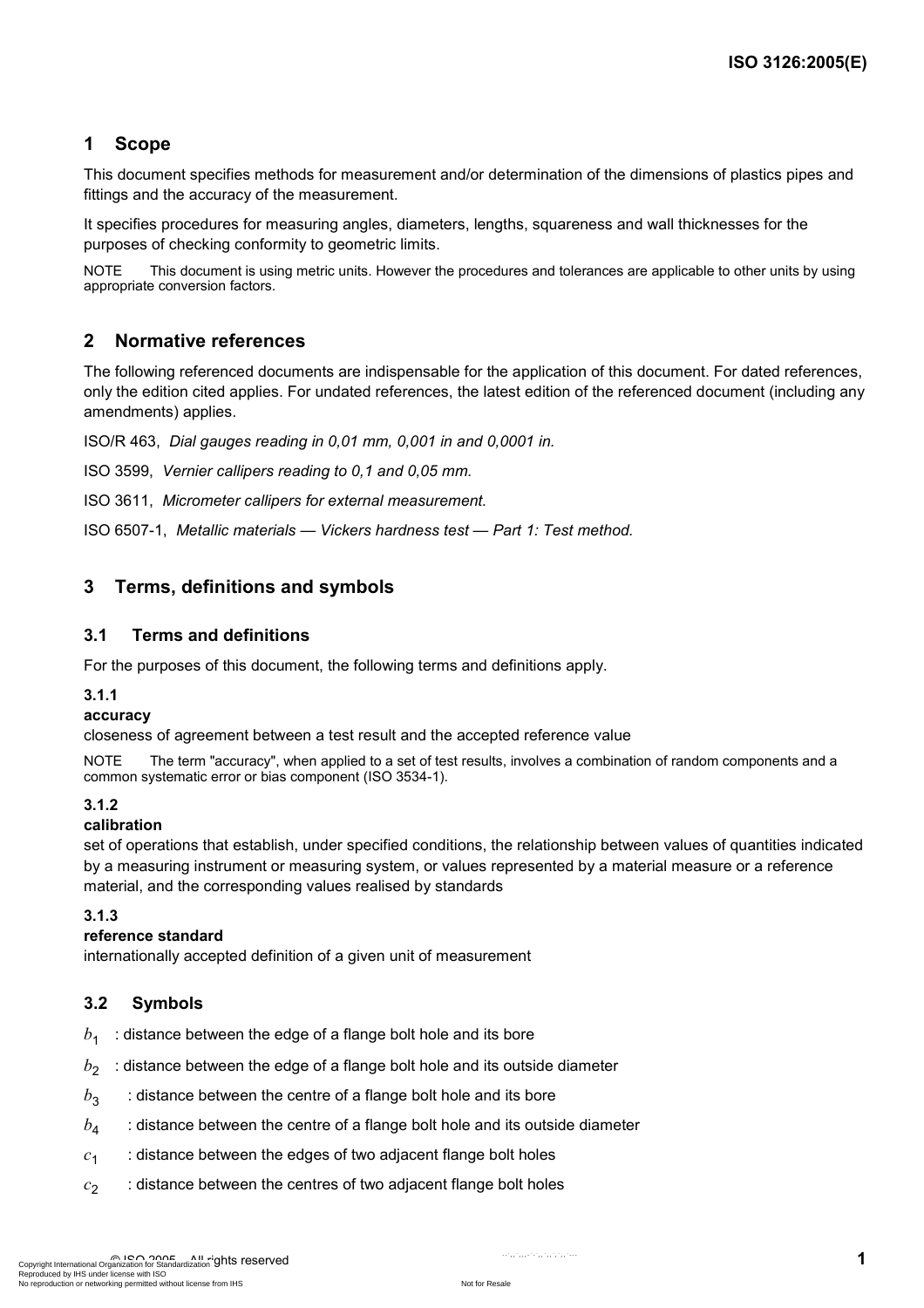### **ISO 3126:2005(E)**

- $d_{\mathsf{e}}$  : outside diameter of a (part of a) component
- $d_{\text{im}}$  : mean inside diameter of the main of a branch
- d<sub>1</sub> : outside diameter of a socket end
- $d_2$  : outside diameter of a spigot end
- $d_3$  : bore of a flange
- $d_4$  : diameter of a flange bolt hole
- *D* : outside diameter of a flange
- *e* : wall thickness of a component
- *k* : pitch circle diameter of a flange
- $L_{\text{eh}}$  : effective length of a branch
- $L_{\rm em}$  : effective length of the main of a branch
- $L_{\text{err}}$  : effective length of a reducer
- $L_{\text{e,so}}$ : effective length of the socket end of a fitting
- $L_{\text{e,}SD}$ : effective length of the spigot end of a fitting
- $L_{\text{str}}$  : length of the straight part of a socket or a spigot end of a fitting
- $L_{\rm t}$ : length of the tapered part of a reducer
- $L_1$  : maximum out-of-squareness distance from theoretical
- $L_2$  : measured distance from the root of the angle between a straight ruler and a reference surface to the component along the surface
- $L_3$  : measured distance from the root of the angle between a straight ruler and a reference surface to the component along the ruler
- L<sub>4</sub> : vertical distance from a reference surface to the nearest point of the upper end
- L<sub>5</sub> : socket insertion depth
- $L_6$  : overall length of a branch main
- *L*7 : distance, measured in the centre-line plane of a branch, between the end of the branch spigot or socket to the bottom of the main
- $L_8$  : overall length of a reducer
- $L<sub>9</sub>$  : distance between the edges of two selected bolt holes of a flange
- $L_{10}$  : overall length of a flange in axial direction
- $\gamma$  : calculated angle of out-of-squareness
- $\theta$  : angle of bend or branch

### **4 Measuring devices**

### **4.1 General requirements**

#### **4.1.1 Accuracy of measuring devices**

The measuring device shall be selected so that together with the associated procedures used the required accuracy of the measured dimension is obtained.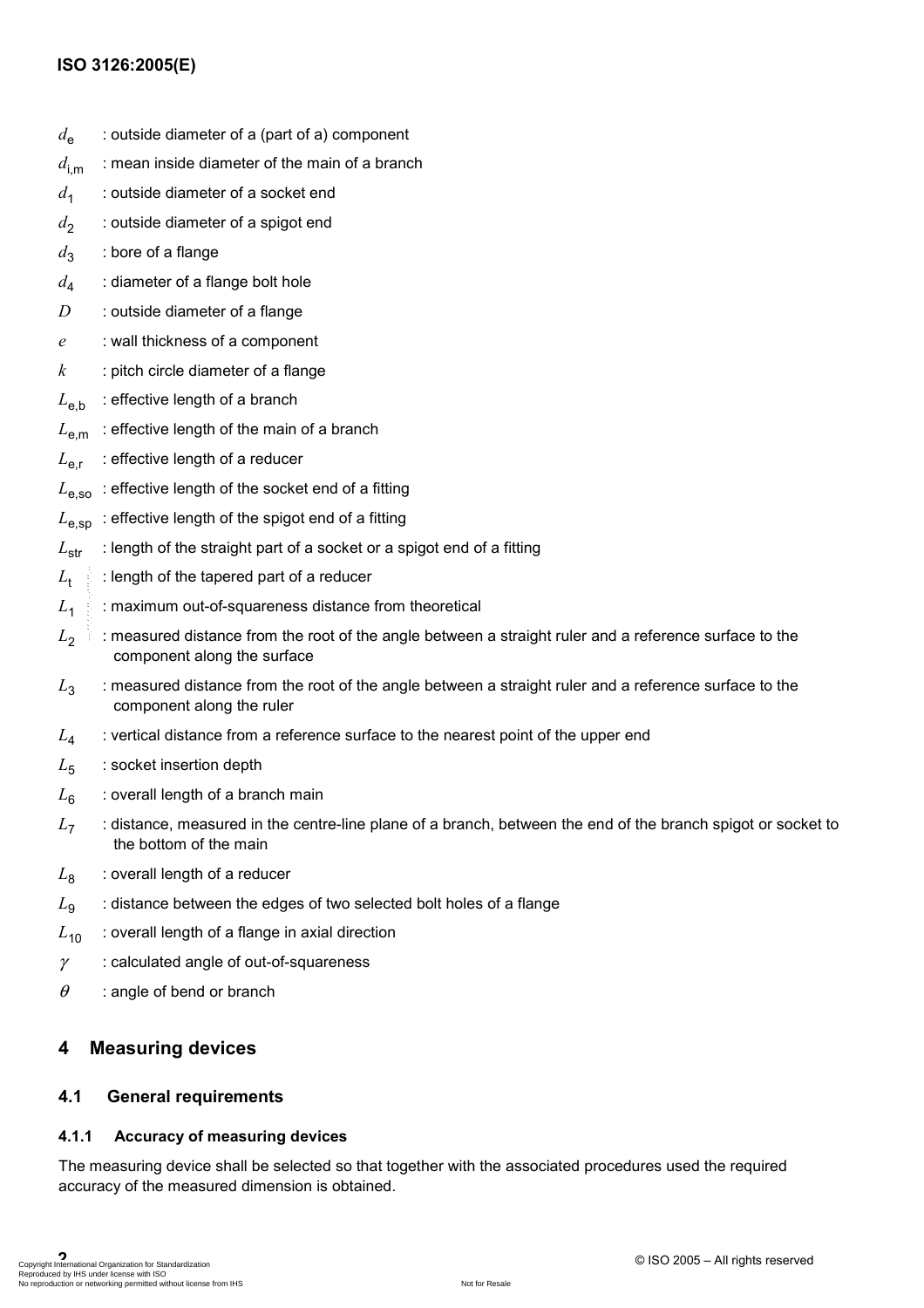### **4.1.2 Calibration**

Device used for measuring shall be calibrated at regular intervals of time in accordance with the quality plan of the user of this document. The calibration shall be traceable to an accredited reference standard (see 3.1.3).

#### **4.2 Instruments**

#### **4.2.1 Contact instruments**

**4.2.1.1** In use the instruments shall not apply a force to the surface of the test piece that will cause local deformation.

**4.2.1.2** Measuring devices that require contact between the test piece and one or more surfaces, e.g. a tube micrometer, shall conform to the following:

a) the surface in contact with the internal surface of a component shall have a radius less than that of the test piece surface with which it is in contact;

b) the surface in contact with the external surface of a component shall be either flat or radiused;

c) the contact surfaces of the instrument shall have a hardness not less than 500 HV when tested in accordance with ISO 6507-1.

**4.2.1.3** Micrometer callipers shall conform to ISO 3611 if applicable. Vernier callipers shall conform to ISO 3599 if applicable.

**4.2.1.4** If the measuring instrument incorporates a dial gauge, it shall conform to ISO/R 463.

**4.2.1.5** If the device comprises a circumference tape (π tape), it shall be graduated in diameters expressed in millimetres. When a force of 2,5 N is applied in the longitudinal direction to the extremities of the tape, the elongation of the tape shall not exceed 0,05 mm/m.

**4.2.1.6** Measuring instruments may be used in conjunction with a setting standard of calibrated thickness or length, and then used as a comparator, i.e. to measure small differences between the setting piece and the measured dimension on the test piece.

NOTE This is particularly recommended when measuring large diameter or thick walled components.

**4.2.1.7** Go/no-go gauges may be used for checking conformity to specific limits.

**4.2.1.8** Contact instruments other than those mentioned in 4.2.1.3, 4.2.1.4, 4.2.1.5 and 4.2.1.7 may also be used. Ultrasonic measuring devices shall be regarded as non-contact instruments (see 4.2.2).

#### **4.2.2 Non-contact instruments**

If non-contact instruments or devices based on e.g. optical or ultrasonic scanning devices are used, the accuracy of measurement shall conform to accuracy levels specified in the relevant subclause of Clause 5 or their use shall be restricted to finding relevant positions for measurements to be made by other means, e.g. points comprising maximum or minimum dimensions.  $\epsilon$ ,  $\epsilon$ 

### **5 Determination of dimensions**

#### **5.1 General**

**5.1.1** Ensure that measurement of dimensions is carried out by personnel trained in the applicable equipment and procedures.

**5.1.2** Unless otherwise specified in the referring standard, ensure that either:

- a) the temperature of the measuring device, the test piece and the ambient air temperature are at  $(23 \pm 2)$  °C; or
- b) results are correlated by calculation or experience to their value at 23 °C.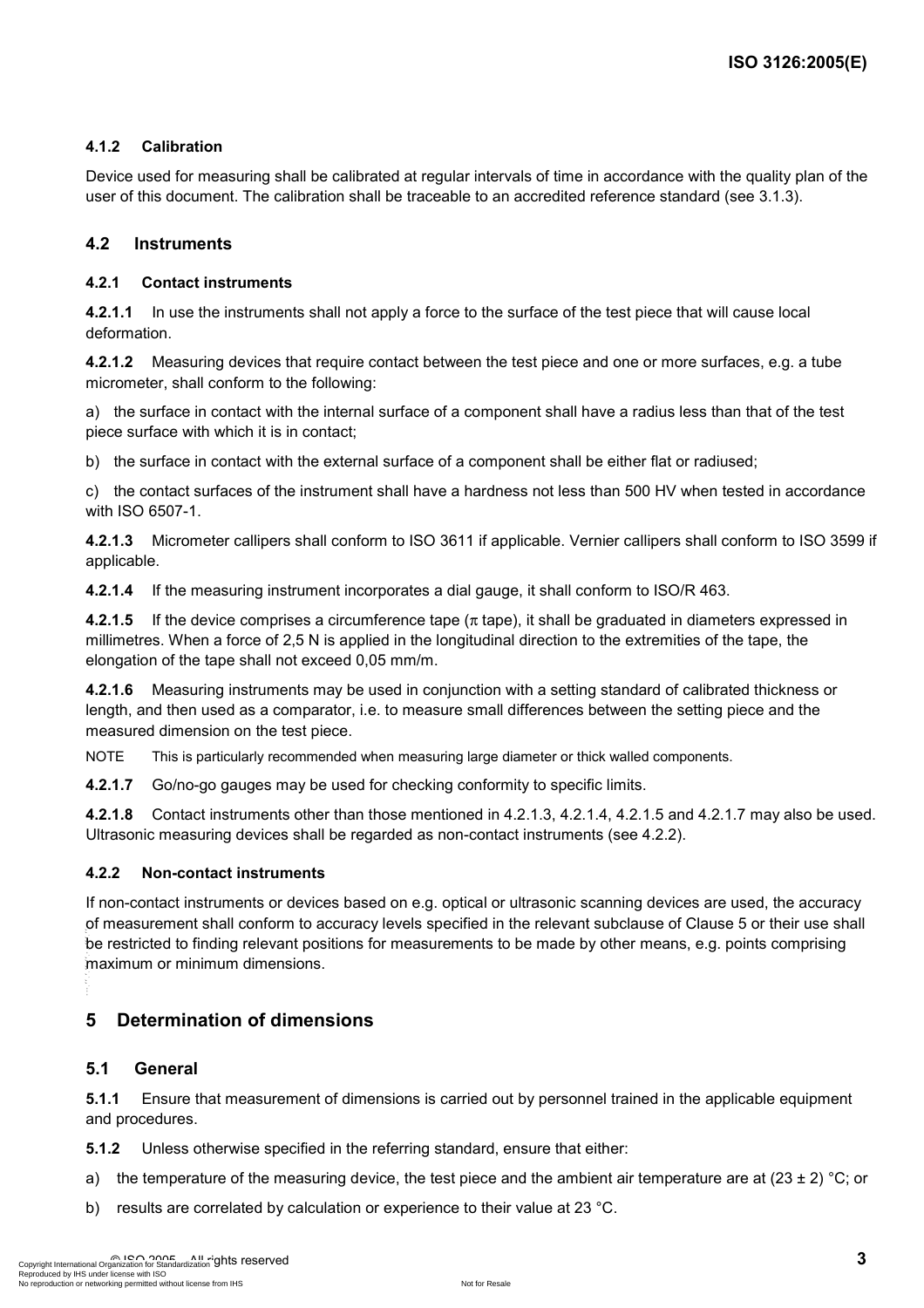**5.1.3** Examine the test piece surface for any features that could affect dimensional measurements, e.g. marking, parting lines, blisters or inclusions. If found, record their nature and effects on the measurement.

**5.1.4** For selection of the cross-section(s) in which to make measurements, one or more of the following shall apply, as applicable:

- a) select cross-section(s) as specified by the referring standard;
- b) identify a cross-section not less than 25 mm from the end or in accordance with the component manufacturer's specification;
- c) for measurements of a dimension associated with another dimension, e.g. to enable calculation of a further dimension, the cross-section shall be appropriate to the dimension to be calculated.

**5.1.5** Results of measurements are rounded as specified in 5.2.3, 5.3.3 and 5.3.4. When determining mean values the rounding shall be done after the arithmetic mean value has been calculated.

#### **5.2 Wall thicknesses**

#### **5.2.1 General**

Select instrument(s) or device(s) and associated procedures for measuring wall thickness so that the accuracy of the result is within the limits given in Table 1, unless otherwise specified in the referring standard.

|                                                  |                                           | Dimensions in millimetres                        |
|--------------------------------------------------|-------------------------------------------|--------------------------------------------------|
| <b>Wall thickness</b>                            | Required accuracy of<br>individual result | Round arithmetic mean<br>value to the nearest: a |
| $\leq 10$<br>$> 10$ and $\leq 30$<br>> 30        | 0.03<br>0,05<br>0.1                       | 0.05<br>0,1<br>0.1                               |
| Exactly intermediate values shall be rounded up. |                                           |                                                  |

#### **Table 1 — Measurement of wall thickness**

#### **5.2.2 Maximum and minimum wall thicknesses**

Move the measuring device until the positions of the maximum and/or minimum wall thicknesses as appropriate in the selected cross-sections are found and record the observed value(s).

#### **5.2.3 Mean wall thickness**

In each selected cross-section, take at least six measurements of the wall thickness at regular intervals around the circumference.

From the values obtained, calculate the arithmetic mean value, round in accordance with Table 1 and record the answer as the mean wall thickness, *e*m.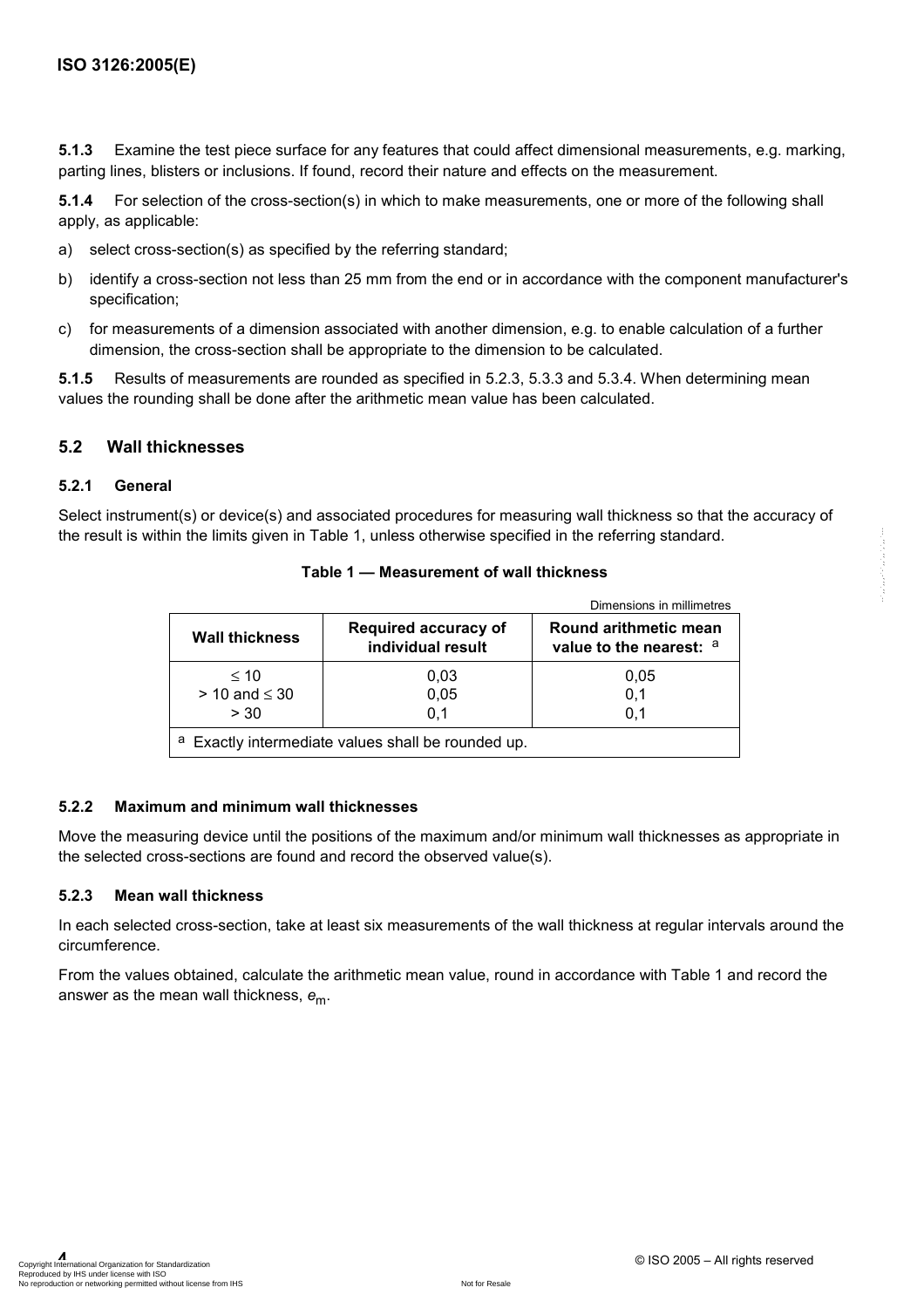### **5.3 Diameters**

#### **5.3.1 General**

**5.3.1.1** Select the instrument(s) or device(s) and associated procedures for measuring diameters (outside or inside) of the test piece at the selected cross-section(s), so that the accuracy of the result is in accordance with Table 2, unless otherwise specified in the referring standard.

|                                                       |                                                  | Dimensions in millimetres                        |
|-------------------------------------------------------|--------------------------------------------------|--------------------------------------------------|
| <b>Nominal diameter</b><br>DΝ                         | <b>Required accuracy of</b><br>individual result | Round arithmetic mean<br>value to the nearest: a |
| $\leq 600$<br>$600 < DN \le 1600$<br>>1600            | 0.1<br>0.2                                       | 0,1<br>0.2                                       |
| a<br>Exactly intermediate values shall be rounded up. |                                                  |                                                  |

| Table 2 – Measurement of diameter |
|-----------------------------------|
|-----------------------------------|

**5.3.1.2** For measuring the diameter(s) of components, select the relevant cross-section(s) in accordance with 5.1.4.

#### **5.3.2 Measurement of maximum and minimum diameter**

Move the measuring device in each selected cross-section until the appropriate extreme value(s) of the diameter are found and record the observed value(s).

#### **5.3.3 Mean outside diameter**

The mean outside diameter,  $d_{em}$ , may be determined from either:

- a) direct measurement using a  $\pi$ -tape; or
- b) a calculated value derived from a series of individual measurements conforming to Table 3, taken at regular intervals around each of the selected cross-sections.

In case of item b), calculate the arithmetic mean of the individual measurements, round in accordance with Table 2 and record the answer as the mean outside diameter,  $d_{\rm em}$ .

| Nominal size of pipe<br>or fitting | Number of individual diameter measurements<br>required in a given cross section |  |
|------------------------------------|---------------------------------------------------------------------------------|--|
| < 40                               |                                                                                 |  |
| $> 40$ and $\leq 600$              | 6                                                                               |  |
| $>600$ and $\leq 1600$             |                                                                                 |  |
| >1600                              | 12                                                                              |  |

**Table 3 — Number of individual diameter measurements for a given nominal size** 

#### **5.3.4 Mean inside diameter**

Using a device conforming to 5.3.1.1, determine either:

- a) a series of individual measurements conforming to Table 3 at regular intervals; or
- b) direct measurement using an inside  $\pi$ -tape.

Calculate the arithmetic mean of the individual measurements obtained in a), round in accordance with Table 2 and record it as the applicable mean inside diameter,  $d_{\text{im}}$ .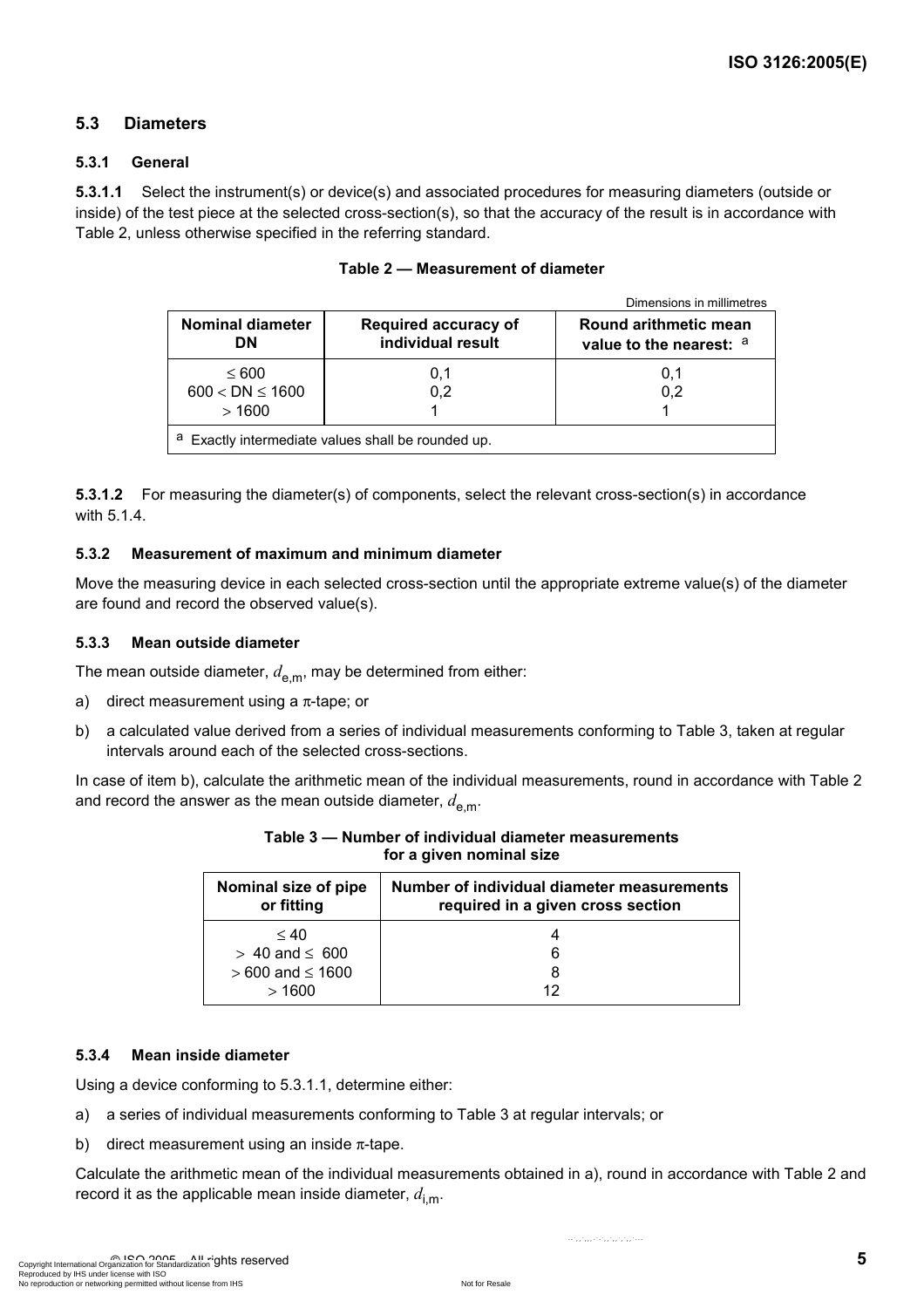#### **5.3.5 Neutral diameter**

Using the values determined in accordance with 5.2 and/or 5.3 without rounding, calculate the mean diameter,  $d_{\text{m}}$ , using one of the following equations as applicable:

$$
d_{\mathsf{m}} = d_{\mathsf{e},\mathsf{m}} - e_{\mathsf{m}};
$$

$$
d_{\mathsf{m}} = d_{\mathsf{i},\mathsf{m}} + e_{\mathsf{m}};
$$

$$
d_{\rm m} = 0.5(d_{\rm e,m} + d_{\rm i,m}).
$$

where:

 $d_{\text{em}}$  is the mean outside diameter at the appropriate cross-section;

*e*m is the mean wall thickness at the appropriate cross-section;

 $d_{\text{im}}$  is the mean inside diameter at the appropriate cross-section.

Record the calculated mean diameter after rounding in accordance with Table 2.

NOTE This procedure is not applicable to thermoplastics structured-wall pipes and fittings.

### **5.4 Out-of-roundness**

Determine the extreme values of the specified diameter in the chosen cross-section in accordance with 5.3.2 with the accuracy as specified in Table 4 and calculate the out-of-roundness as defined in the relevant product standard.

| Nominal diameter DN                       | <b>Required accuracy of</b><br>individual result |
|-------------------------------------------|--------------------------------------------------|
| $\leq 315$<br>$315 < DN \leq 600$<br>>600 | 0,1<br>0.5                                       |

**Table 4 — Accuracy for out-of-roundness measurement** 

### **5.5 Pipe lengths**

**5.5.1** Select measuring instrument(s) or device(s) and associated procedures so that the accuracy of the result is in accordance with Table 5 unless otherwise specified in the referring standard.

**Table 5 — Measurement of lengths** 

| Length                                                | <b>Required accuracy of</b> | Round arithmetic mean   |
|-------------------------------------------------------|-----------------------------|-------------------------|
| mm                                                    | individual result           | value to the nearest: a |
| $\leq 1000$                                           | 1 mm                        | 1 mm                    |
| >1000                                                 | 0.1%                        | 1 mm                    |
| а<br>Exactly intermediate values shall be rounded up. |                             |                         |

**5.5.2** Use equipment conforming to 5.5.1 to determine the overall length and/or the effective length, as applicable, of an individual pipe.

To determine the overall length of the pipe, take measurements along the internal or external surface, parallel to the axis of the pipe, on at least three positions spaced at regular intervals around its circumference. Pipes cut by a machine that ensures a square cut need only to be measured in one position.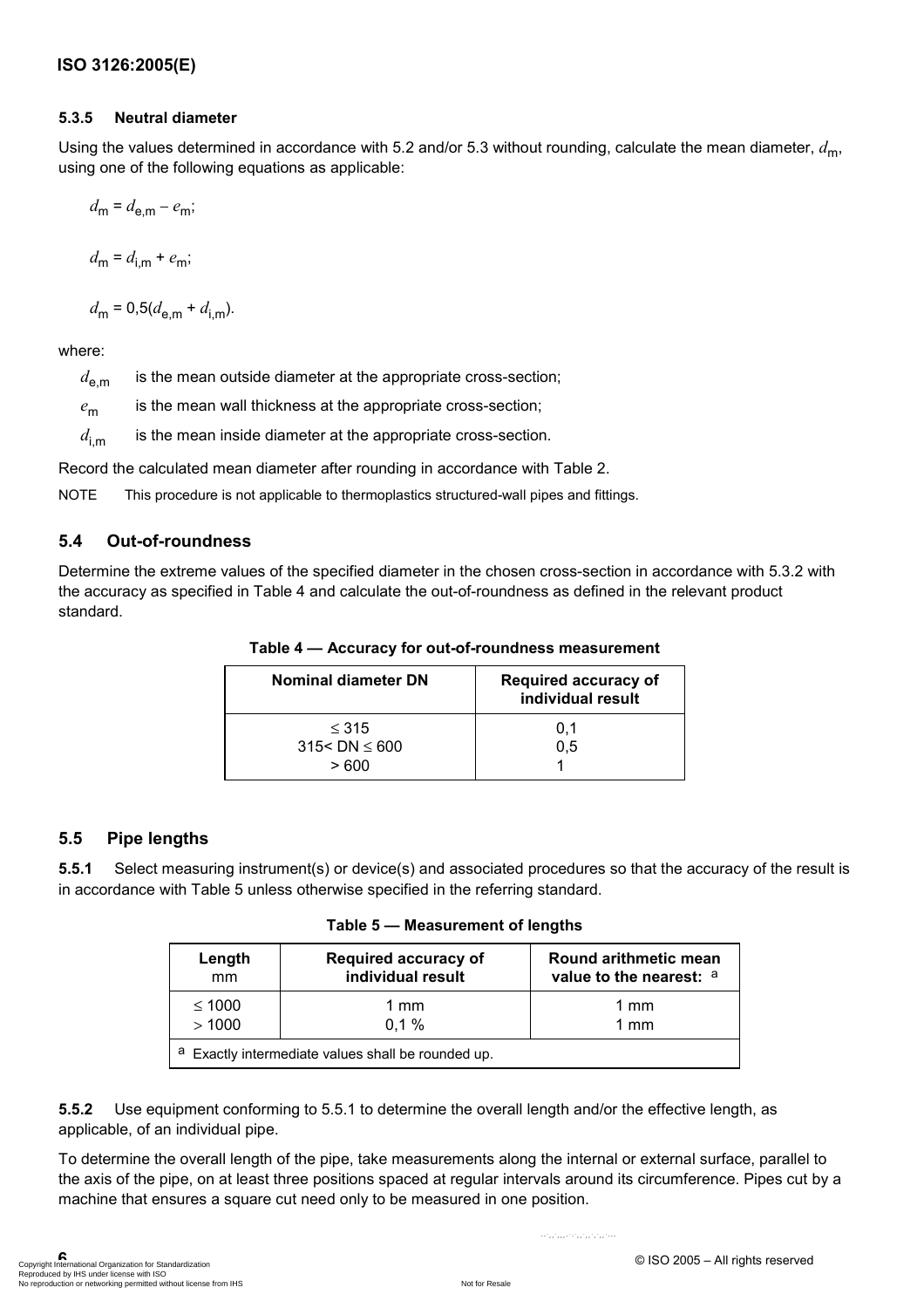When applicable calculate the arithmetic mean value from the measured values, round in accordance with Table 5 and record the result as the overall length of the pipe.

From the overall length of the pipe, subtract the socket insertion depth(s), if any, and record the result obtained as the effective length of the pipe.

### **5.6 End squareness of pipes and fittings**

#### **5.6.1 General**

Select instrument(s) or device(s) and associated procedure for measuring the end squareness of pipes and fittings so that the estimated accuracy of measurement is 0,5 mm for  $DN \le 200$  and 1 mm for  $DN > 200$  unless otherwise specified in the referring standard.

#### **5.6.2 Principle**

The following procedures assume that the outside surface of the pipe or fitting is parallel to its longitudinal axis. It is also assumed that either a steel square or plumb bob is used as the reference plane though any equipment capable of being set square to the components axis can be used. The steel square technique is suitable for small and medium size components whereas the plumb bob is suitable for medium or large size components.

In accordance with Figure 1, a steel square or a plumb bob is positioned such that it touches the components. The out-of-squareness, γ, is then calculated using the measured outside diameter and the measured distance, *L*1, (see Figure 1).

If the end of the pipe or fitting is square to its longitudinal axis there will not be any difference in the distance to a reference plane that is known to be square to its longitudinal axis and from any two diametrical points at the end of the component (see Figure 1).





#### **5.6.3 Procedure**

#### **5.6.3.1 Using a steel square**

Determine the outside diameter of the component as described in 5.3.3.

Place the component on a horizontal flat surface plate. Use as necessary packing between the component and the surface to overcome problems such as sockets or other protrusions that cause the component axis not to be parallel to the surface.

Position the square as shown in Figure 1 so that it touches the component across its diameter.

Rotate the component until it is in the position where the gap between the square and the pipe end is maximised. If the square only touches at one point, determine and record the maximum distance,  $L_1$ , (see Figure 1) at the point diametrically opposite the point of contact.

Unless otherwise specified in the referring standard calculate the out-of-squareness using the following equation: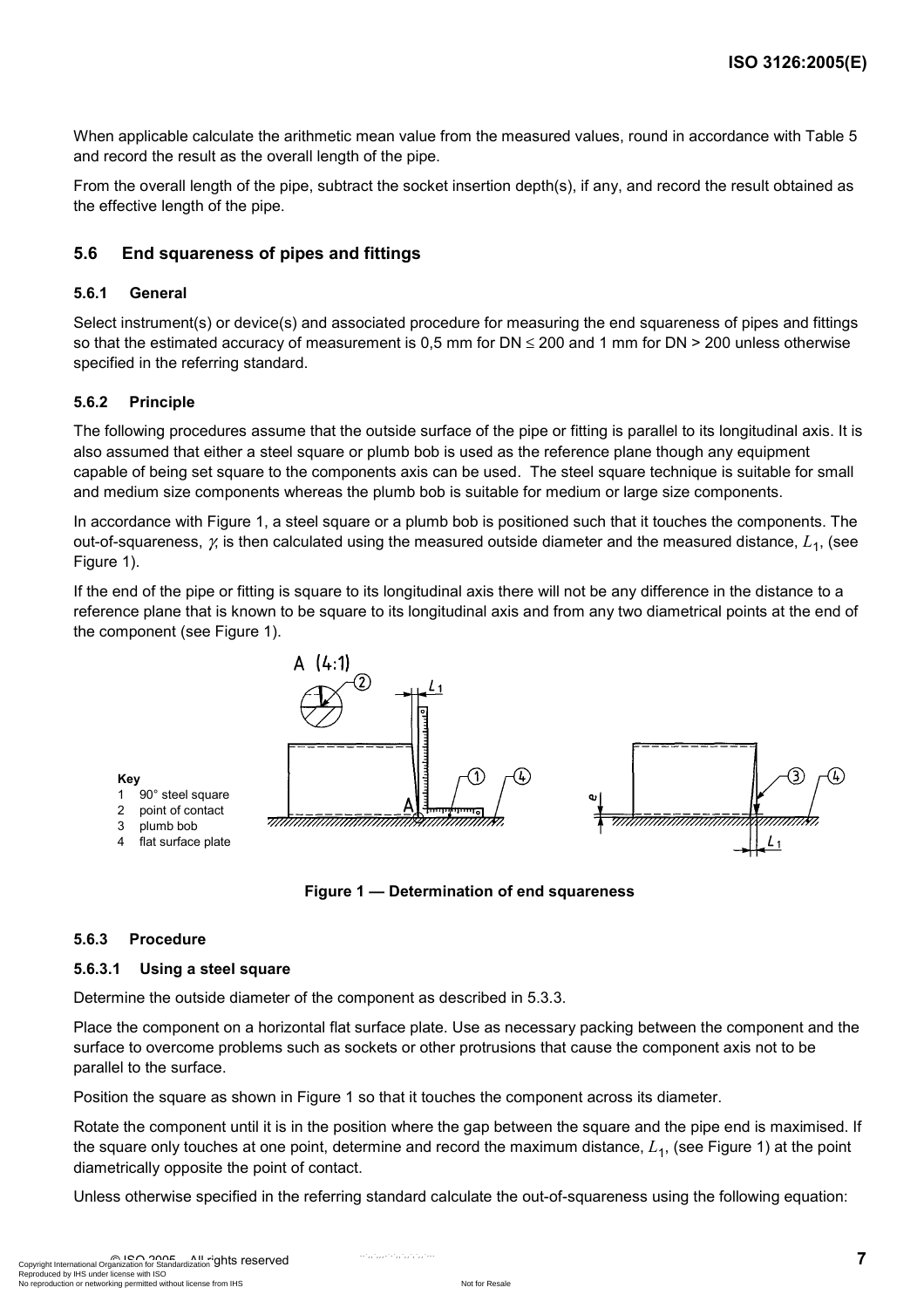$$
\gamma = \arctan \frac{L_1}{d_e}
$$

where:

- $\gamma$  is the out-of-squareness, in degrees;
- $L<sub>1</sub>$  is the maximum difference between the upper and lower distances to the plane, in millimetres;
- $d_{\text{e}}$  is the outside diameter of the component, in millimetres.

### **5.6.3.2 Using a plumb bob**

Determine the outside diameter of the component as described in 5.3.3.

Place the component on a horizontal flat surface plate. Use as necessary packing between the component and the surface to overcome problems such as sockets or other protrusions that cause the component axis not to be parallel to the surface.

Position the plumb bob at the top of the component as shown in Figure 1 and adjust its length so that the distance between the bob and the surface corresponds to the wall thickness of the component.

Rotate the component until it is in the position where the gap between the plumb bob and the pipe end is maximised.

If the plumb bob does not touch the component at the point in contact with the surface then determine and record the maximum distance *L*<sup>1</sup> (see Figure 1) at the point diametrically opposite the point of contact.

Unless otherwise specified in the referring standard calculate the out-of-squareness using the following equation:

$$
\gamma = \arctan \frac{L_1}{d_e}
$$

where:

- $\gamma$  is the out-of-squareness, in degrees;
- $L_1$  is the maximum difference between the upper and lower distances to the plane, in millimetres;
- $d_{\text{o}}$  is the outside diameter of the component, in millimetres.

### **6 Determination of other geometrical characteristics related to fittings**

### **6.1 General**

Subclauses 6.2 to 6.4 give accuracy requirements and at least one procedure or method for measuring characteristics of the following types of components: --`,,`,,,-`-`,,`,,`,`,,`---

- $-6.2$  Bends:
- $-$  6.3 Branches:
- 6.4 Reducers.

Alternative equipment and/or procedures to those given in these clauses may be used providing the measurement accuracy conforms to 6.2.1, 6.3.1, 6.4.1 and 7.1 as applicable.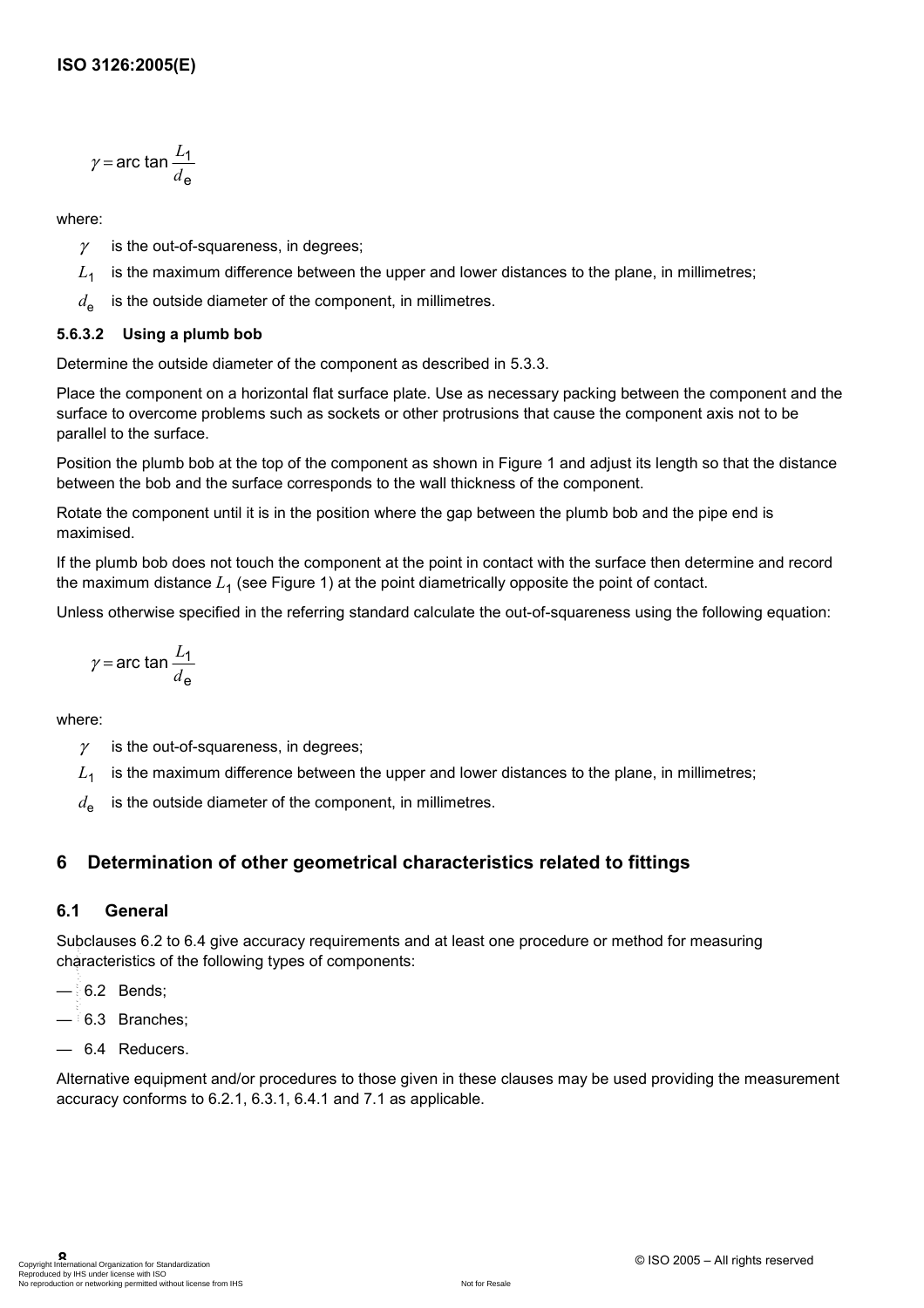| Dimensions in millimetres unless otherwise stated     |                                                  |                                                  |
|-------------------------------------------------------|--------------------------------------------------|--------------------------------------------------|
| <b>Measurement of:</b>                                | <b>Required accuracy of</b><br>individual result | Round arithmetic mean<br>value to the nearest: a |
| Linear dimensions:                                    |                                                  |                                                  |
| 10<br>≺                                               | 0,1                                              | 0,1                                              |
| 10 and $\leq$ 200<br>$\geq$                           | 0,5                                              |                                                  |
| 200 and $\leq$ 1000<br>$\rightarrow$                  |                                                  |                                                  |
| $>$ 1000 and $\leq$ 4000                              | 0.1%                                             |                                                  |
| Angular dimensions                                    | $1^{\circ}$                                      | 10                                               |
| a<br>Exactly intermediate values shall be rounded up. |                                                  |                                                  |

#### **Table 6 — Other measurements**

**6.2 Bends** 

#### **6.2.1 General**

Select instrument(s) or device(s) and associated procedures used for measuring dimensions of bends so that the accuracy of the individual result is in accordance with Table 6, unless otherwise specified by the referring standard.

Before starting the measurements, the squareness of the fitting ends shall be checked using the procedures described in 5.6. If an end is not square to its axis, this shall be taken into consideration in the calculation.

#### **6.2.2 Angular change and effective length**

Determine the angular change and effective length of the bend as follows:

- a) using the procedures described in 5.3.3, measure and record the mean outside diameters  $d_1$  and  $d_2$  of the ends of the component;
- b) using a device such as a vernier calliper or micrometer depth gauge, measure, if applicable, the socket insertion depth,  $L_5$ , as defined in the referring standard;
- c) lay one end of the bend on the surface or the reference surface as shown in Figure 2;
- d) lay a straight edge long enough to touch the reference surface across the diameter of the upper end as shown in Figure 2:
- e) using a steel square or other device, measure and record the length  $L_4$  [see Figure 2a) or Figure 2b), as applicable];
- f) measure and record the lengths  $L_2$  and  $L_3$  [see Figure 2a) or Figure 2b), as applicable];
- g) measure or calculate the angle  $\theta$ , using an instrument or the following equation. The accuracy of the result shall be in accordance with Table 5.

$$
\theta = \arcsin \frac{L_4}{L_3}
$$

If applicable compensate for out-of-squareness of one or both ends of the component.

Calculate the effective length, *L*e (see Figure 2), using one of the following equations as applicable:

$$
L_{\text{e,so}} = L_4 + \frac{0.5d_2}{\sin \theta} - \frac{L_2 + 0.5d_1}{\tan \theta} - L_5
$$
, if the lower end is a socket [see Figure 2a)];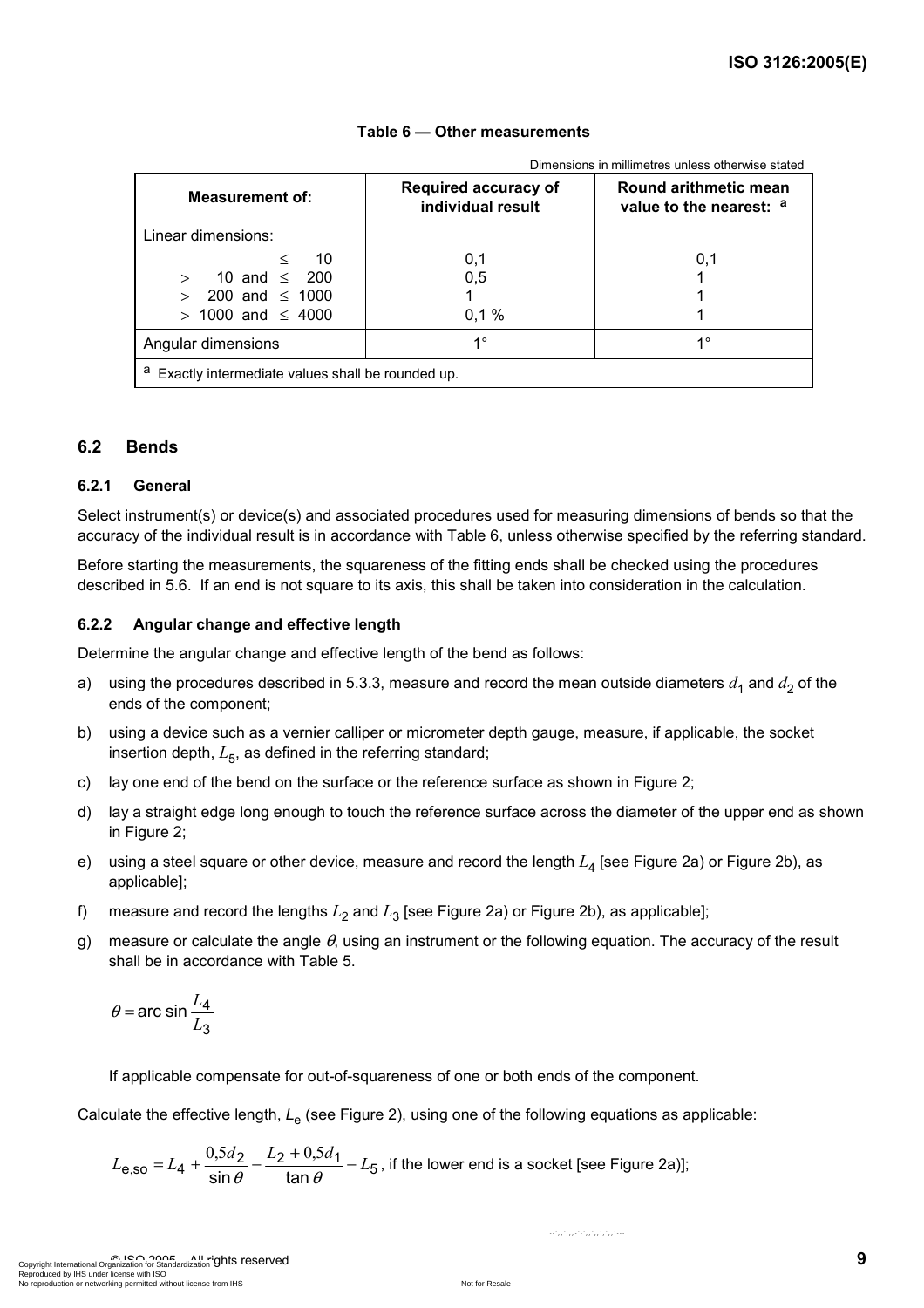$$
L_{\text{e,sp}} = L_4 + \frac{0.5d_1}{\sin \theta} - \frac{L_2 + 0.5d_2}{\tan \theta}
$$
, if the lower end is a spigot [see Figure 2b)].

where:

- $d_1$  is the mean outside diameter of the socket;
- $d_2$  is the mean outside diameter of the spigot;
- *L*<sub>2</sub> is the measured length along the surface or reference surface from the straight edge to the component [see Figure 2a) or Figure 2b), as applicable];
- $L_4$  is the vertical distance from the surface or reference surface to the nearest point of the upper end (see Figure 2);
- L<sub>5</sub> is the socket insertion depth (measured or given) as specified in the referring standard.
- $\theta$  is the fitting angle;

Record the value obtained for  $L_{\text{e,SD}}$  and/or  $L_{\text{e,SO}}$  after rounding in accordance with Table 6.

NOTE In case of an all-socket or all-spigot component  $d_2$  respectively  $d_1$  should be replaced by  $d_1$  or  $d_2$  in the corresponding equation.



**Key**  1 Reference surface

**a) bend with socketed lower end**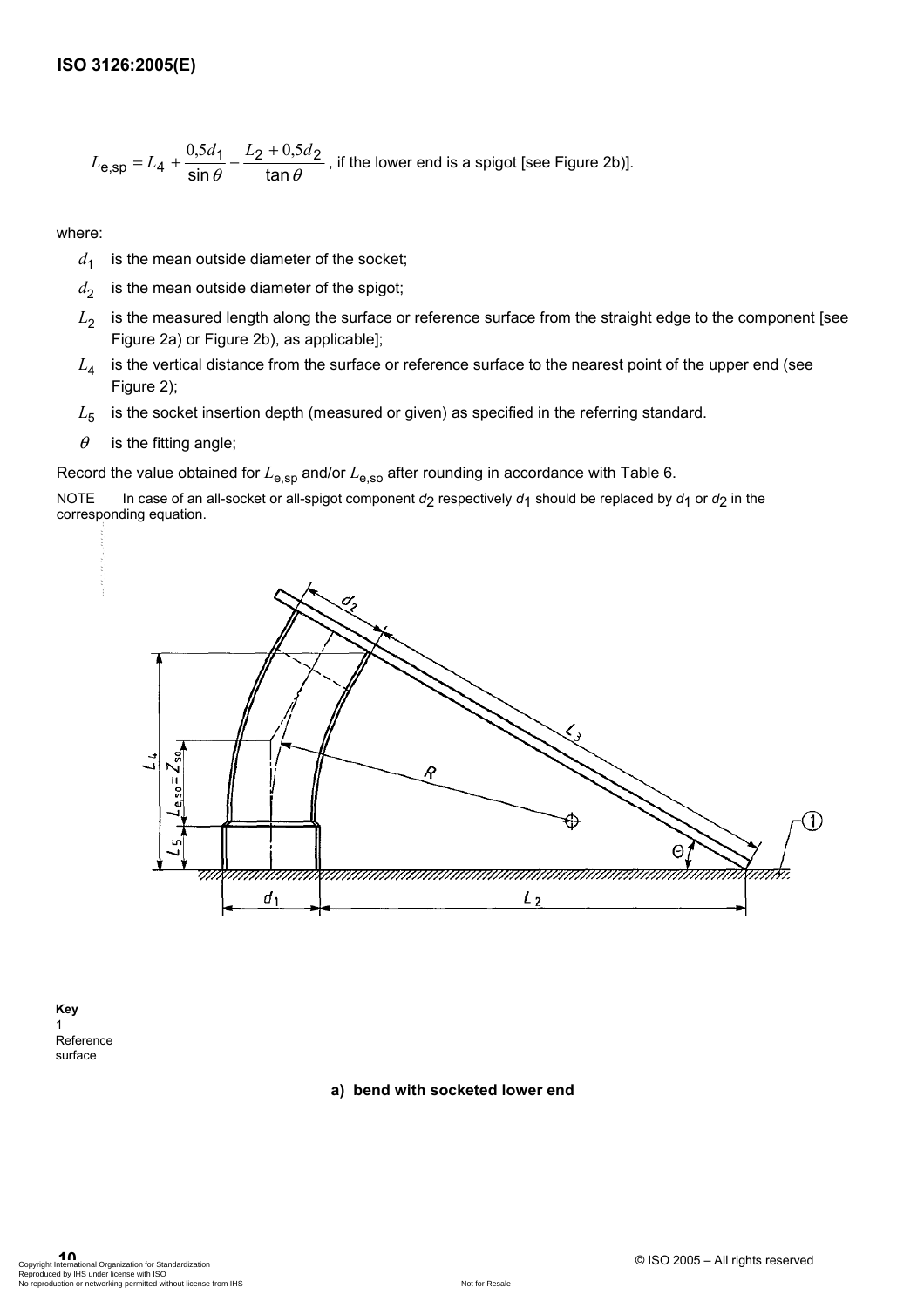

**Key**  1 Reference surface

#### **b) bend with spigoted lower end**

#### **Figure 2 — Arrangements for the procedure**

#### **6.2.3 Radius of curvature**

NOTE The radius of curvature can only be determined if the straight length of the end of the fittings is given by the manufacturer.

Calculate the radius of curvature using the one of the following equation as applicable:

$$
R = \frac{L_{e,sp} - L_{str}}{\tan 0.5\theta}
$$
, for spigoted fitting end;

$$
R = \frac{L_{e,so} + L_s - L_{str}}{\tan 0.5\theta}
$$
, for socketed fitting end;

where:

*R* is the radius of curvature;

 $L_{\text{e,}sp}$  is the effective length of the spigoted fitting end;

 $L_{\text{e,}so}$  is the effective length of the socketed fitting end;

 $L_{\text{str}}$  is the given straight length of the applicable fitting end;

 $L_5$  is the socket insertion depth (measured or given) as specified in the referring standard;

 $\theta$  is the fitting angle as determined in 6.2.2 (see Figure 2).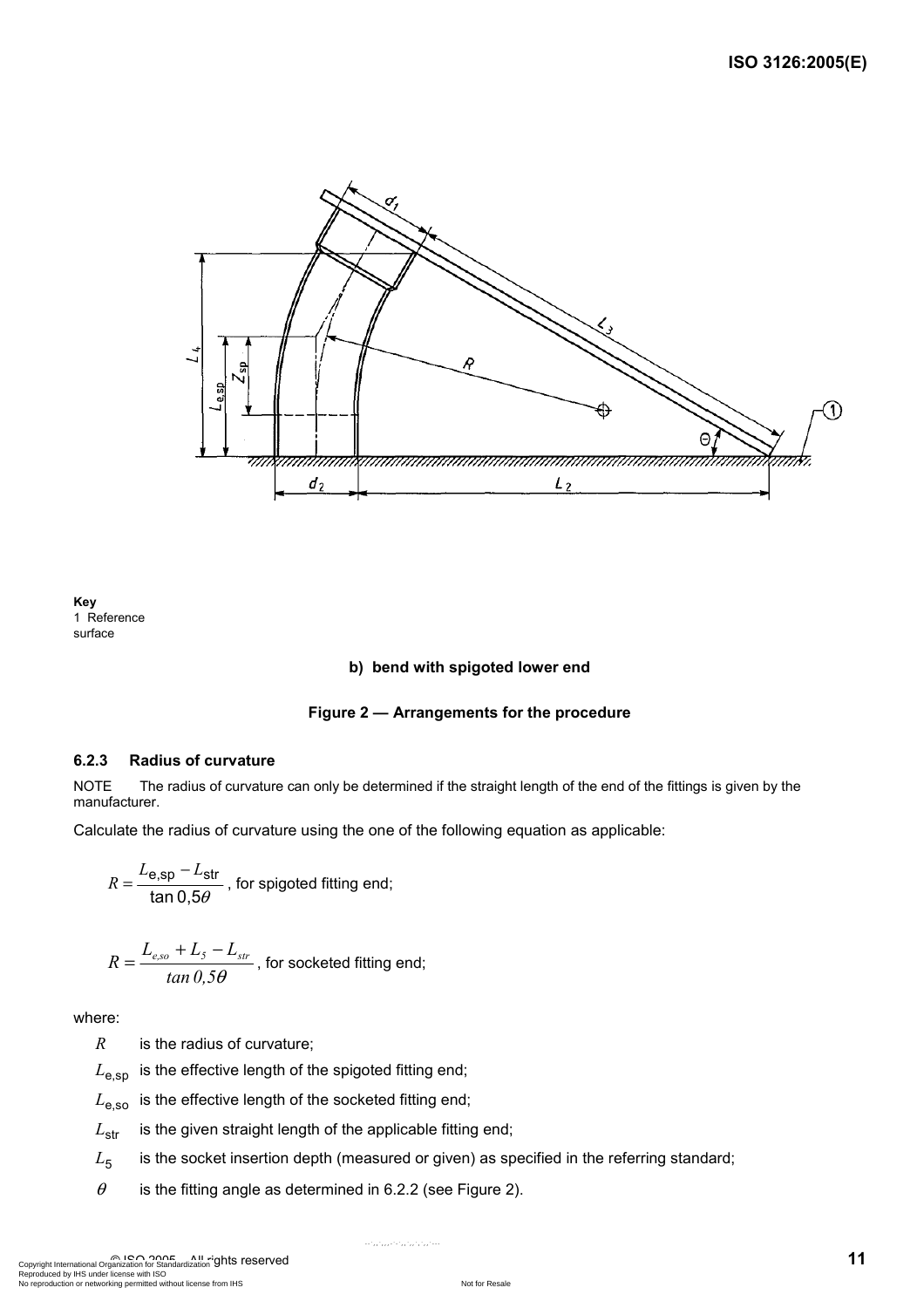### **6.3 Branches**

### **6.3.1 General**

Select instrument(s) or device(s) and associated procedures so that the accuracy of the result is in accordance with Table 6, unless otherwise specified in the referring standard.

Before starting the measurements, confirm the squareness of the fitting ends using the procedures described in 5.6. If an end is not square to its axis, this shall be taken into consideration in the calculation by referring the calculated result to the most protruding point of the cut end.

### **6.3.2 Effective length of the main pipe**

Using the procedures described in 5.5.2, measure the overall length of the main pipe of the fitting.

Record the larger of the two measurements, rounded in accordance with Table 6, as the measured overall length  $L_6$  of the main pipe (see Figure 3).

Using a device such as a vernier calliper or micrometer depth gauge measure, if applicable, the socket insertion depth,  $L_5$ .

Calculate the effective length,  $L_{em}$ , using the following equation:

 $L_{em}$  =  $L_6 - L_5$ , for a main with one socket,

 $L_{\rm em}$  =  $L_{\rm B}$  – 2 $L_{\rm B}$ , for a main with two sockets,

where:

*L*em is the effective length of the main pipe;

 $L<sub>5</sub>$  is the socket insertion depth;

 $L_6$  is the overall length of the main pipe (see Figure 3).



#### **Figure 3 — Measurement of the lengths of tee branches**

### **6.3.3 Effective length of a branch pipe**

Measure on the inside of the branch, along two lines diametrically opposite to each other and parallel with the axis of the branch pipe, the lengths  $L_{7,1}$  and  $L_{7,2}$  (see Figure 4) of the branch.

**12**<br>Copyright International Organization for Standardization<br>Reproduced by IHS under license with ISO and International organization international reproduction or networking permitted without license from IHS Not for Res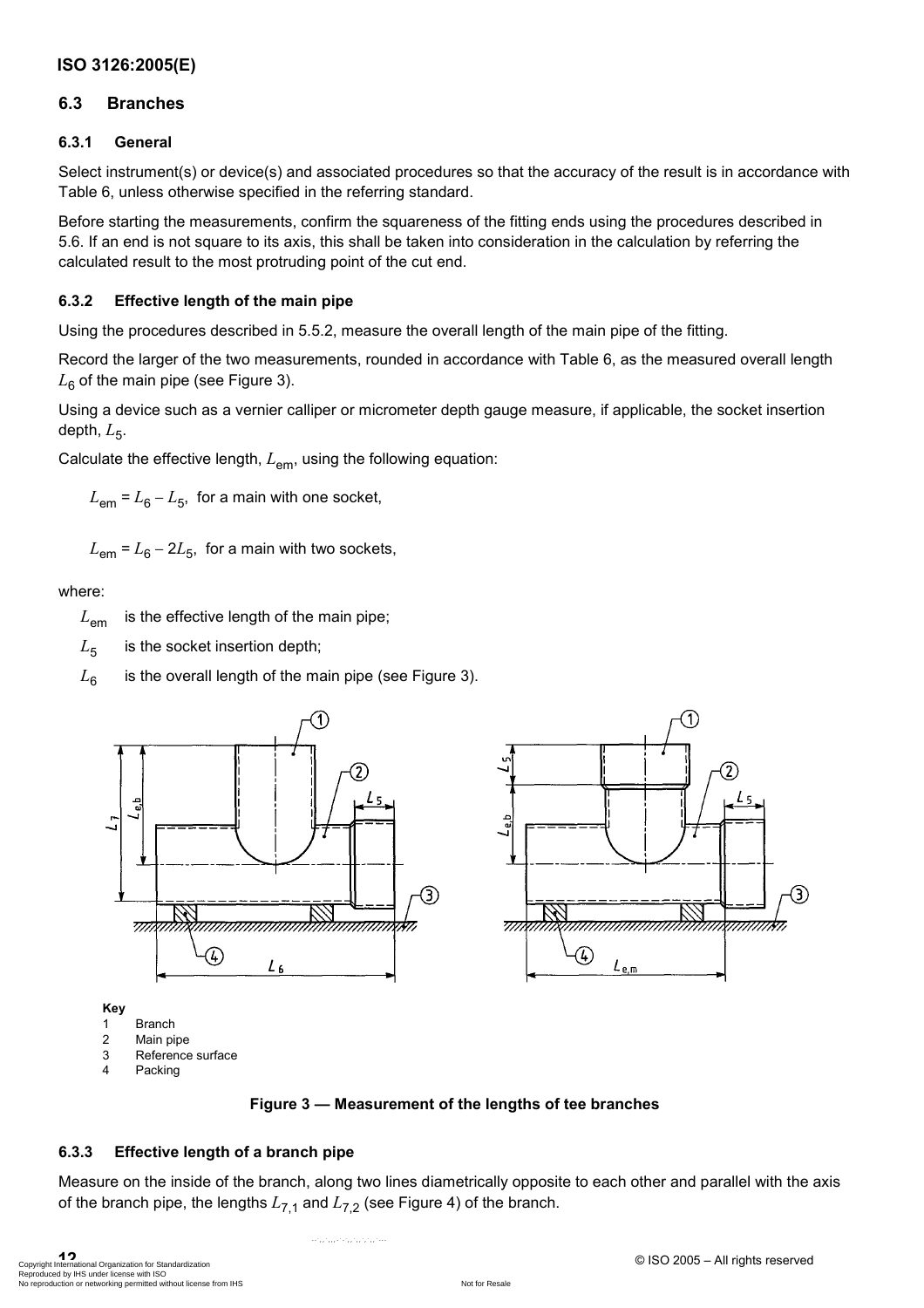Calculate the average of  $L_{7,1}$  and  $L_{7,2}$  and record the value obtained, rounded in accordance with Table 6, as the length  $L_7$  (see Figure 4). For a 90° branch only one measurement is needed (see Figure 3).

Using a device such as a vernier calliper or micrometer depth gauge measure, if applicable, the socket insertion depth,  $L_5$ , as specified in the referring standard.

Using the procedure described in 5.3.4, determine the mean inside diameter of the main pipe.

Calculate the branch effective length,  $L_{e,b}$ , using the applicable equation as follows:

$$
L_{\mathbf{e},\mathbf{b}} = L_7 - \frac{0.5d_{\mathbf{i},\mathbf{m}}}{\sin\theta}
$$
, for a spigot-ended branch pipe;

$$
L_{\mathbf{e},\mathbf{b}} = L_7 - \frac{0.5d_{\mathbf{i},\mathbf{m}}}{\sin \theta} - L_5
$$
, for a socket-ended branch pipe,

where:

 $d_{\text{im}}$  is the mean inside diameter of the main pipe of the branch;

 $L_{\text{eh}}$  is the branch effective length;

 $L_5$  is the socket insertion depth;

*L*<sub>7</sub> is the average of the measured lengths  $L_{7,1}$  and  $L_{7,2}$  (see Figure 4), i.e.  $L_7 = 0.5(L_{7,1} + L_{7,2})$ ;

 $\theta$  is the fitting angle as determined in 6.2.2.

NOTE In case of a 90° branch sin  $\theta$  = 1.



**Key** 

- 1 Branch
- 2 Main pipe
- 3 Reference surface
- 4 Packing

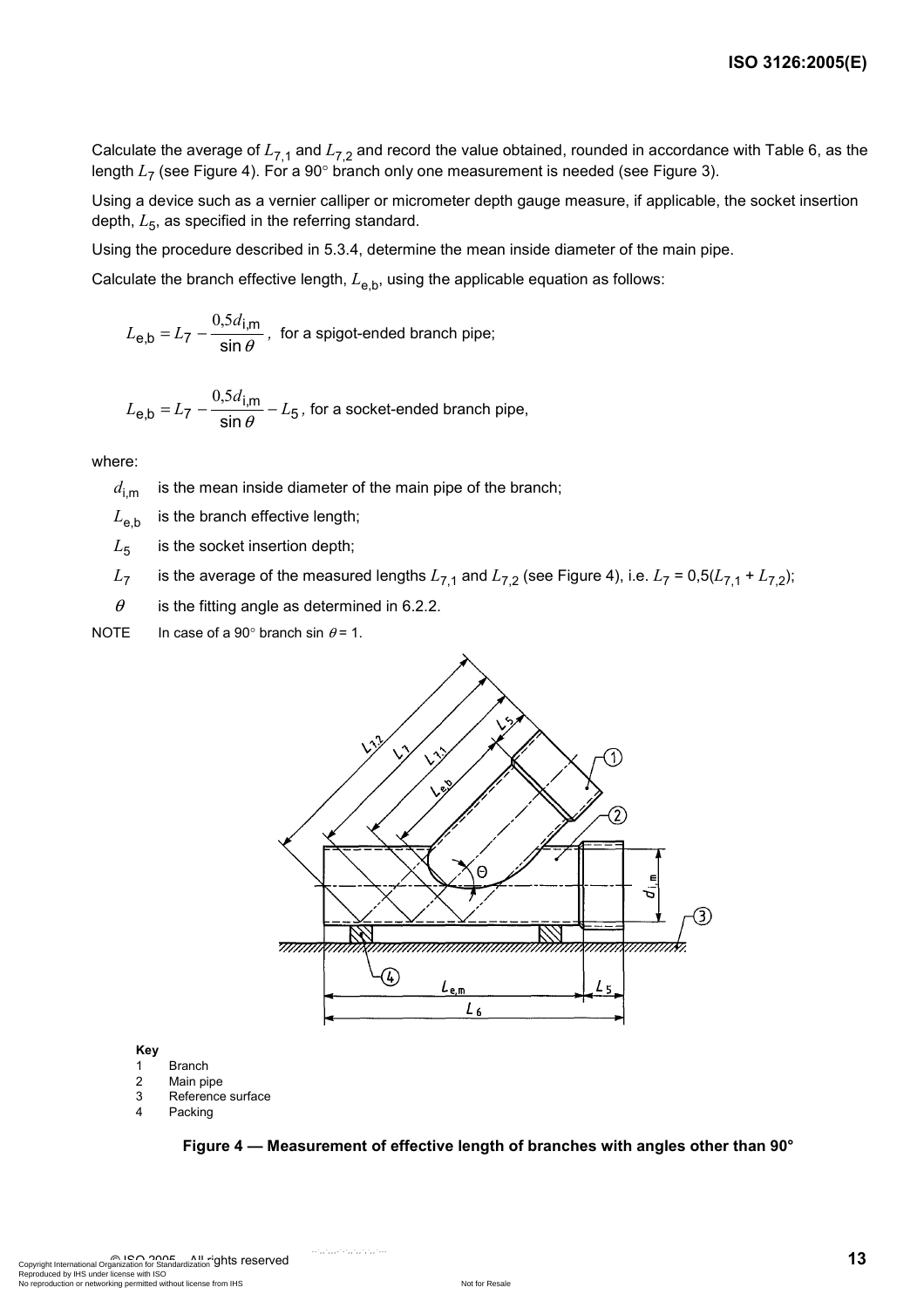### **6.4 Reducers**

#### **6.4.1 General**

Select instrument(s) or device(s) used for measuring the following dimensions so that the accuracy of the result is in accordance with Table 6, unless otherwise specified in the referring standard.

Before starting the measurements, confirm the squareness of the fitting ends using the procedures described in 5.6. If an end is not square to its axis, this shall be taken into consideration in the calculation by referring the calculated result of the most protruding point of the cut end.

#### **6.4.2 Effective length**

Place the reducer on its larger end on a surface plate.

At two diametrically opposite locations and parallel with the axis, measure the lengths  $L_{8,1}$  and  $L_{8,2}$  (see Figure 5).

Calculate the average of the two measurements, then round in accordance with Table 5 and record the result as the length  $L_{\rm B}$ .

Of the socket of the larger diameter end, if any, determine the average of the socket insertion depth through measurements taken at equally spaced locations around the circumference using a device such as a vernier calliper or micrometer depth gauge. Record the average socket insertion depth as  $L_{5,1}$ .

Of the socket of the smallest diameter end, if any, determine the average of the socket insertion depth through measurements taken at equally spaced locations around the circumference using a device such as a vernier calliper or micrometer depth gauge. Record the average socket insertion depth as  $L_{5, \text{S}}$ .

Calculate the effective length,  $L_{\rm er}$ , using the following equation:

$$
L_{\rm e,r} = L_8 - L_{5,\rm L} - L_{5,\rm S}
$$

where:

 $L_{\rm err}$  is the effective length of the reducer;

 $L_{\rm B}$  is the overall length, i.e. the average of the two measured lengths;

 $L_{51}$  is the insertion depth of the socket, if any, at the larger diameter end;

 $L_{5,8}$  is the insertion depth of the socket, if any, at the smaller diameter end.

### **6.4.3 Length of the tapered section**

Place the reducer on its larger end on a reference surface.

Determine the overall length of the reducer,  $L_8$ , in accordance with 6.4.2.

Measure in accordance with 5.5.2 the lengths  $L_{str,sp}$  and  $L_{str,so}$  of the two cylindrical sections (see Figure 5) and record the measurements after rounding in accordance with Table 6.

Using the following equation, calculate the length of the tapered section  $L_t$  and record the value obtained:

$$
L_{\rm t} = L_{\rm 8} - L_{\rm str,sp} - L_{\rm str,so}
$$

where:

 $L<sub>8</sub>$  is the overall length of the reducer; L<sub>str,so</sub> and L<sub>str,sp</sub> are the lengths of the straight sections.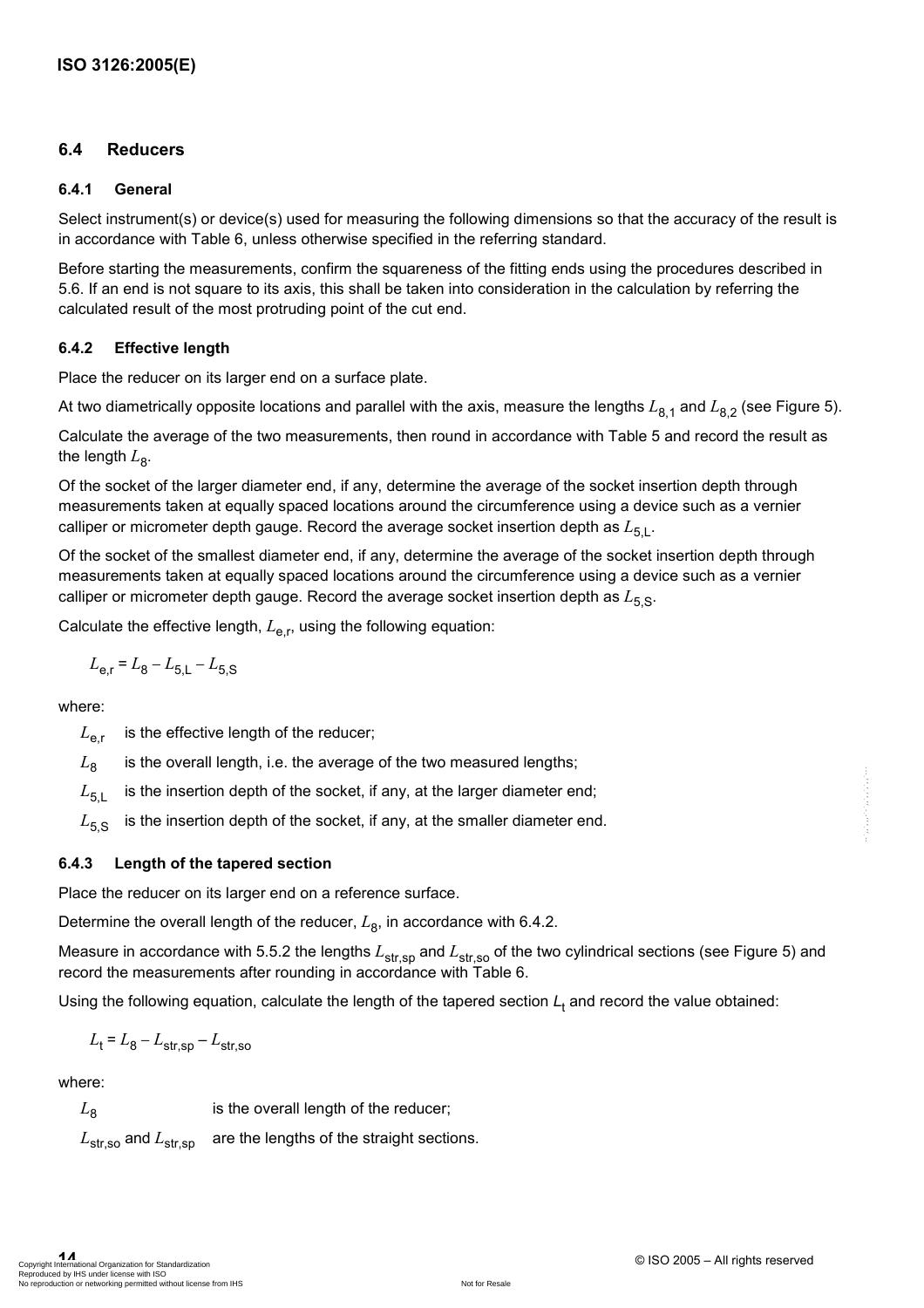

**Figure 5 — Measurement of the effective length of a reducer** 

### **7 Flanges, loose flanges and collar**

#### **7.1 General**

Select instrument(s) or device(s) and associated procedures used for measuring the following dimensions so that the accuracy of the result is in accordance with Table 6, unless otherwise specified.

NOTE The dimensions subject to measurement or calculation are given in Figure 6 and/or Figure 7, as applicable.



**Figure 6 — Flange dimensions**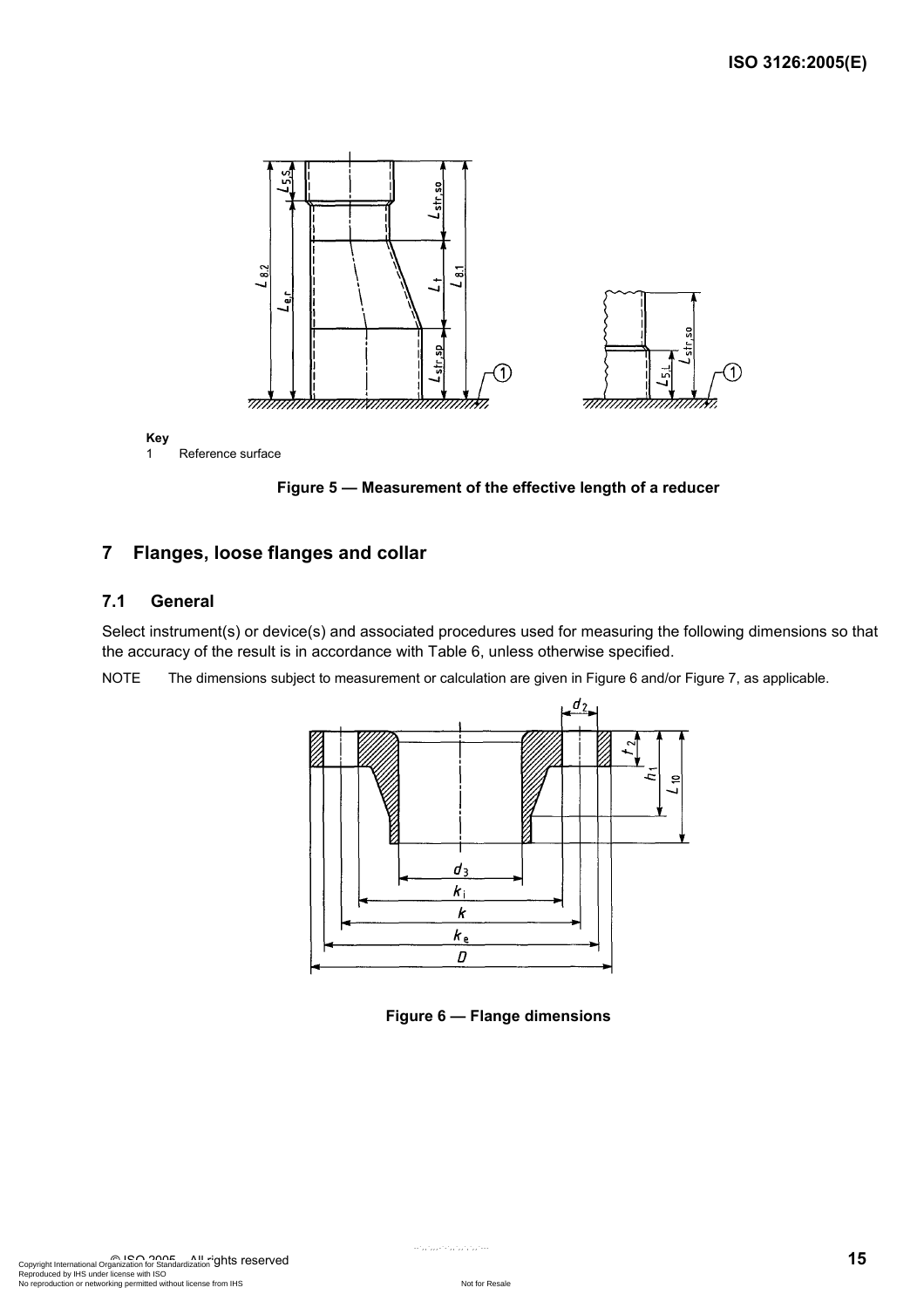

**a) loose flange** 



#### **b) collar**

### **Figure 7 — Dimensions of collars and loose flanges**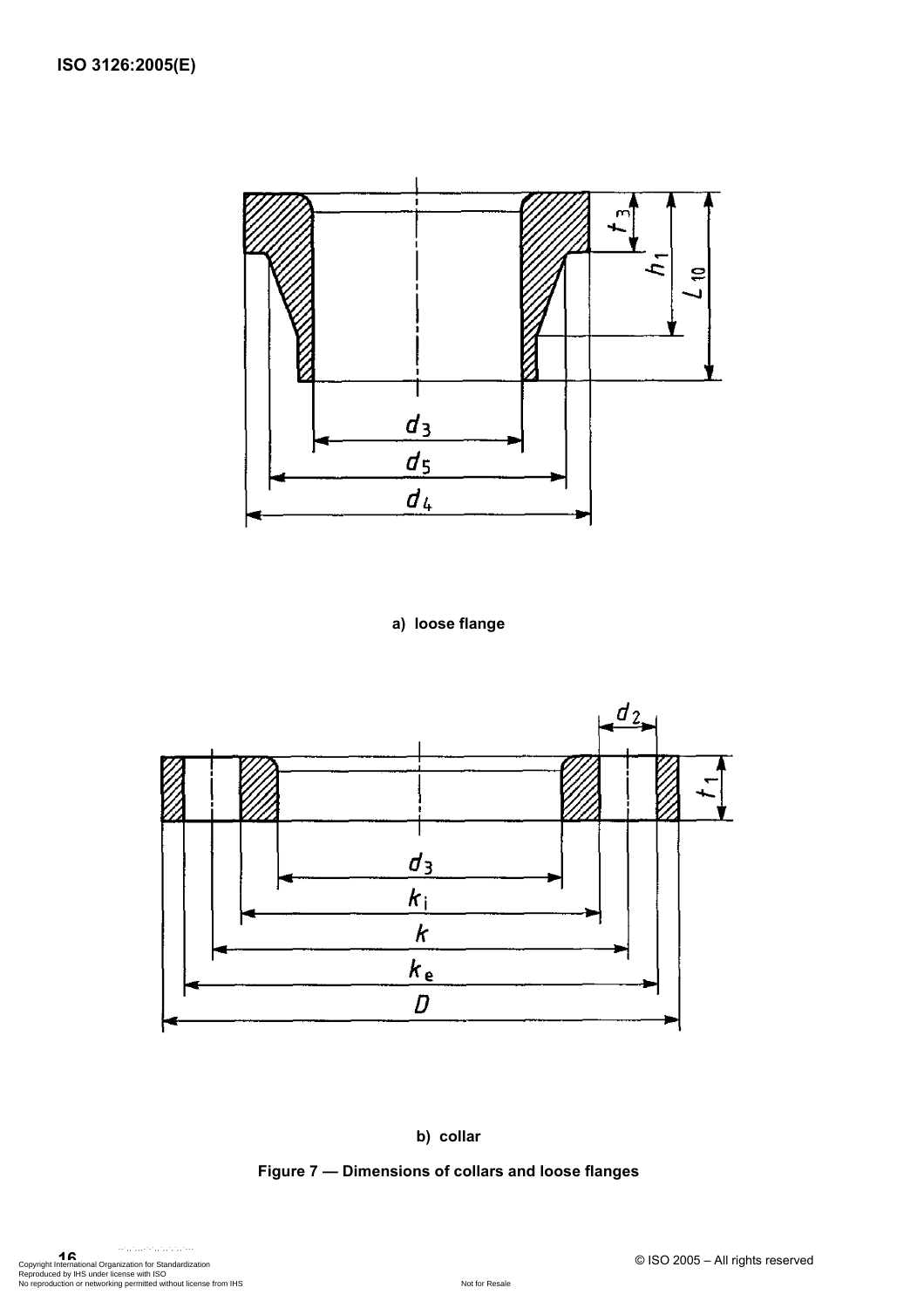### **7.2 Outside diameter of the flange, loose flange and collar**

Using the procedures described in 5.3.3, determine the mean outside diameter, *D*, of the flange [see Figure 6 and Figure 7a)].

#### **7.3 Bore diameter of the flange or collar**

Using the procedures described in 5.3.4, determine the mean bore diameter,  $d_3$ , of the flange or collar [see Figure 6 and Figure 7b)] or the mean bore diameter  $d_3$  of the loose flange [see Figure 7a)].

#### **7.4 Bolt hole diameter**

Using the procedures described in 5.3.4, determine and record the diameter of each bolt hole,  $d_4$  [see Figure 6 and Figure 7a)].

#### **7.5 Bolt hole distribution**

If the bolt hole diameters determined in accordance with 7.4 are all of the same size, then with an accuracy in accordance with Table 6 measure and record each linear distance, *c*1, between adjacent bolt hole edges.

If the bolt hole diameters determined in accordance with 7.4 differ in size, then with an accuracy in accordance with Table 6 determine and record the linear distance,  $c_2$ , between the bolt hole centres e.g. by measuring the linear distance, *c*1, between the adjacent bolt hole edges and adding half the diameter of each involved bolt hole determined in accordance with 7.4.

#### **7.6 Concentricity of bolt circle diameter**

**7.6.1** If the bolthole diameters determined in accordance with 7.4 are all of the same size, then with an accuracy in accordance with Table 6 measure and record each linear distance,  $b<sub>1</sub>$ , between the bolt holes and the bore.

In case of a blind flange measure and record each linear distance,  $b<sub>2</sub>$ , between the boltholes and the outside diameter of the flange.

**7.6.2** If the bolt hole diameters determined in accordance with 7.4 differ in size, then with an accuracy in accordance with Table 6 determine and record each linear distance,  $b_3$ , between the bolt hole centres and the bore, e.g. by measuring the distance,  $b_1$ , and adding half the diameter of the involved bolt hole determined in accordance with 7.4.

In case of a blind flange determine and record each linear distance,  $b<sub>A</sub>$ , between the bolt hole centres and the outside diameter of the flange following the same principle.

### **7.7 Pitch circle diameter**

With an accuracy in accordance with Table 6 determine the mean diameter of the internal bolt hole edges,  $k_\mathsf{i}$ , or the mean diameter of the external bolt hole edges,  $k_{\text{e}}$  [see Figure 6 and Figure 7a)], by taking  $n_{2}$  measurements, where *n* is the number of bolt holes, and calculate the mean value.

Calculate the pitch circle diameter, *k*, using one of the following equations:

$$
k = k_{\rm i} + d_{4}
$$

or,

$$
k = k_{\rm e} - d_{\rm 4}
$$

where  $d_4$  is the hole size determined in accordance with 7.4 or the average of the hole sizes in case of differing hole sizes, e.g.  $d_4 = 0.5(d_{4,1} + d_{4,2})$  in case of two differing sizes.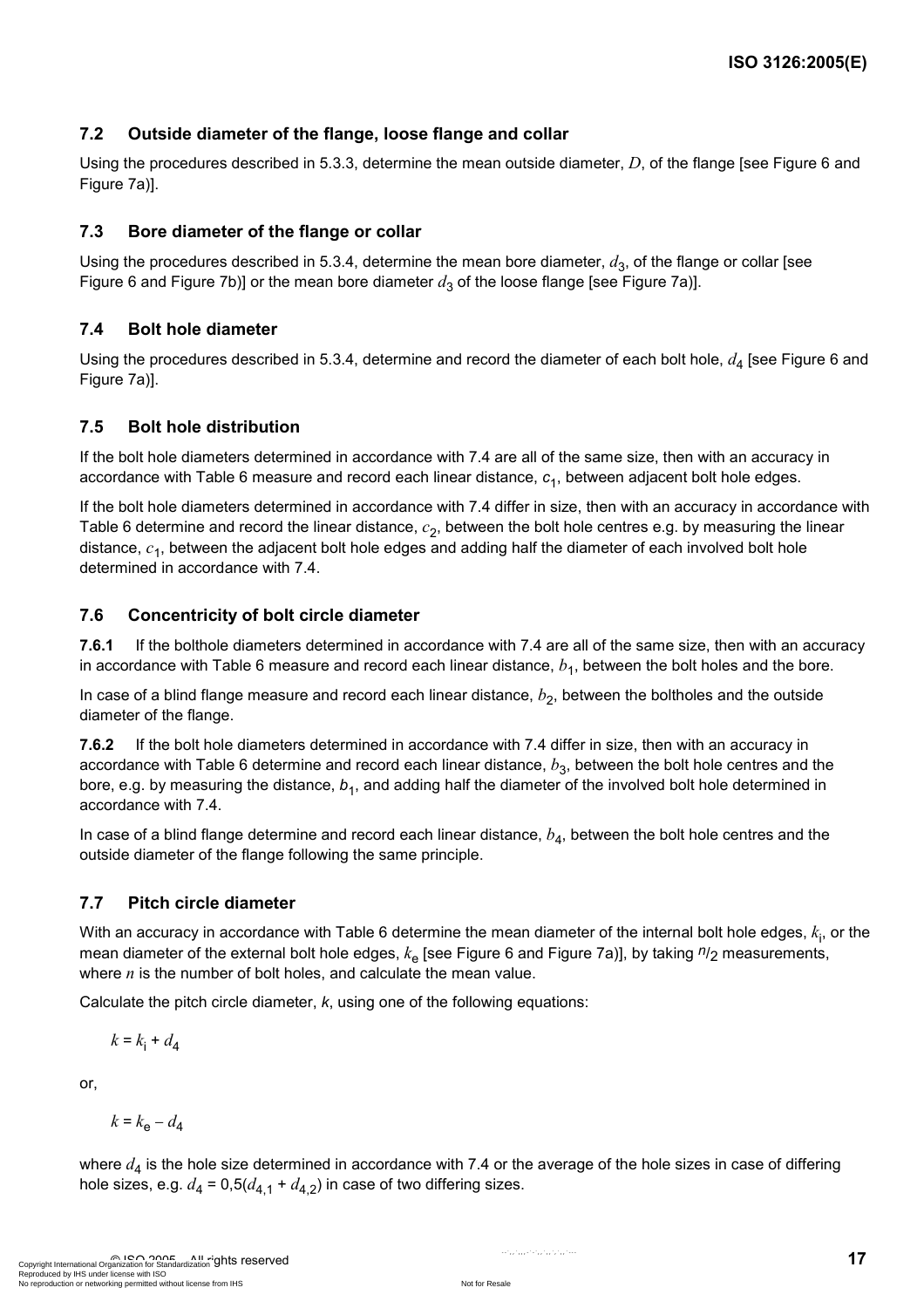Round the calculated average diameter in accordance with Table 2 and record the result obtained as the pitch circle diameter *k*.

### **7.8 Shoulder diameter of flange and collar**

Using the procedures described in 5.3.1, 5.3.2 and 5.3.3, determine the maximum and minimum shoulder diameter of the collar and the mean shoulder diameter,  $d_5$  [see Figure 7b)].

### **7.9 Flange and collar thickness**

Using a device conforming to 5.2.1 and the procedures described in 5.2.3, determine the mean thickness,  $t_1$ ,  $t_2$  or *t*3, as applicable, of the flange or collar [see Figure 6 and Figure 7b)].

### **7.10 Length of the flange and collar**

Place the flange on a reference surface and measure in accordance with 5.5.2 the length [see  $h_1$  and  $L_{10}$  in Figure 6 and Figure 7b)] at least at four positions equally spaced around the flange.

Calculate the average of the results obtained, round in accordance with Table 5 and record this calculated average as the length  $h_1$  or the overall length  $L_{10}$  of the flange or collar.

### **8 Other measurements**

Select the instrument(s) or device(s) and associated procedures used for measuring dimensions not covered by 5.2 to Clause 7, so that the accuracy of the result is in accordance with Table 6, unless otherwise specified by the referring standard.

To determine dimensions not covered by 5.2 to Clause 7 in accordance with 5.1 use the above prescribed device and record the result(s) obtained after rounding in accordance with Table 6.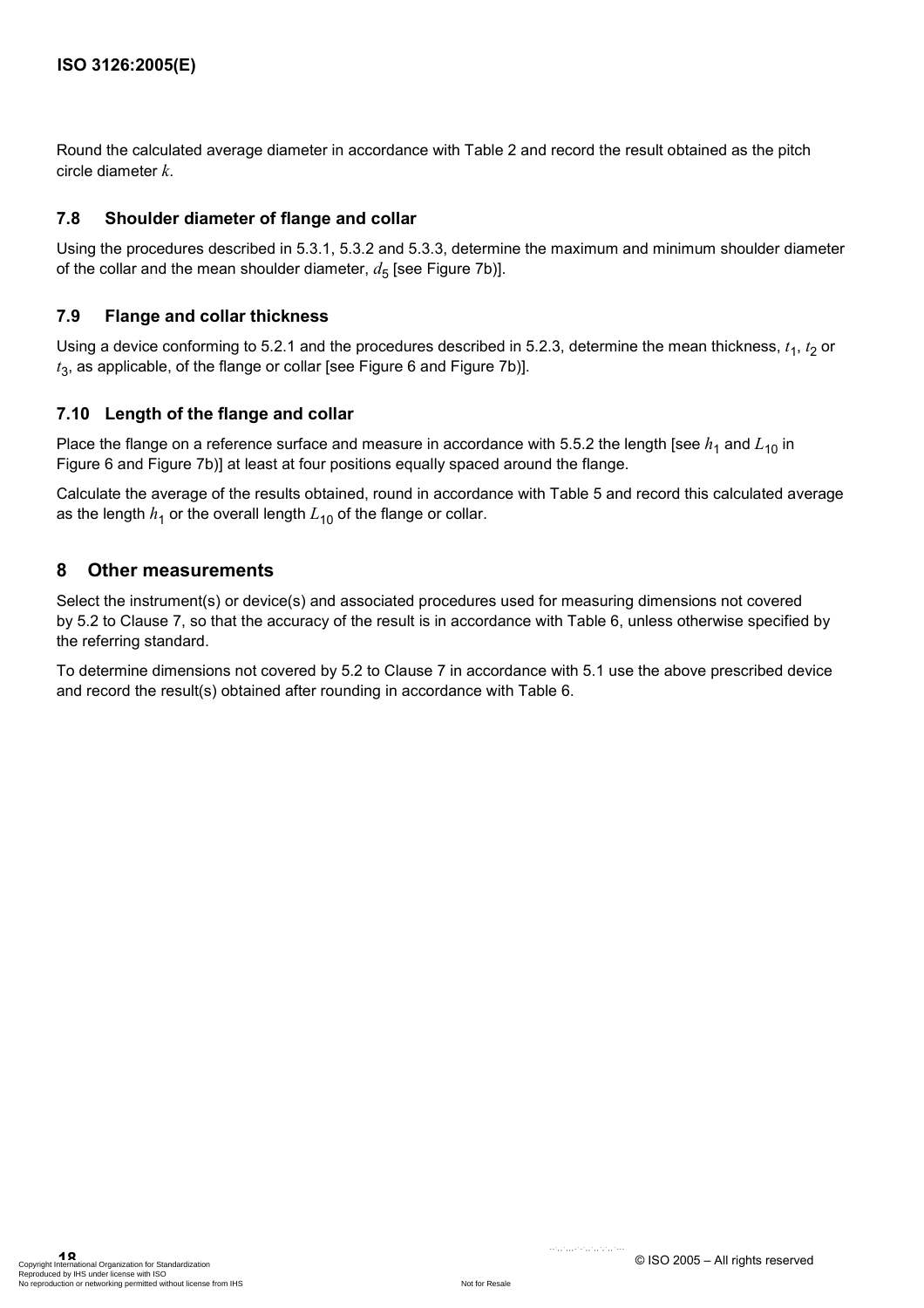## **Bibliography**

[1] ISO 3534-1, *Statistics — Vocabulary and symbols — Part 1: Probability and general statistical terms*